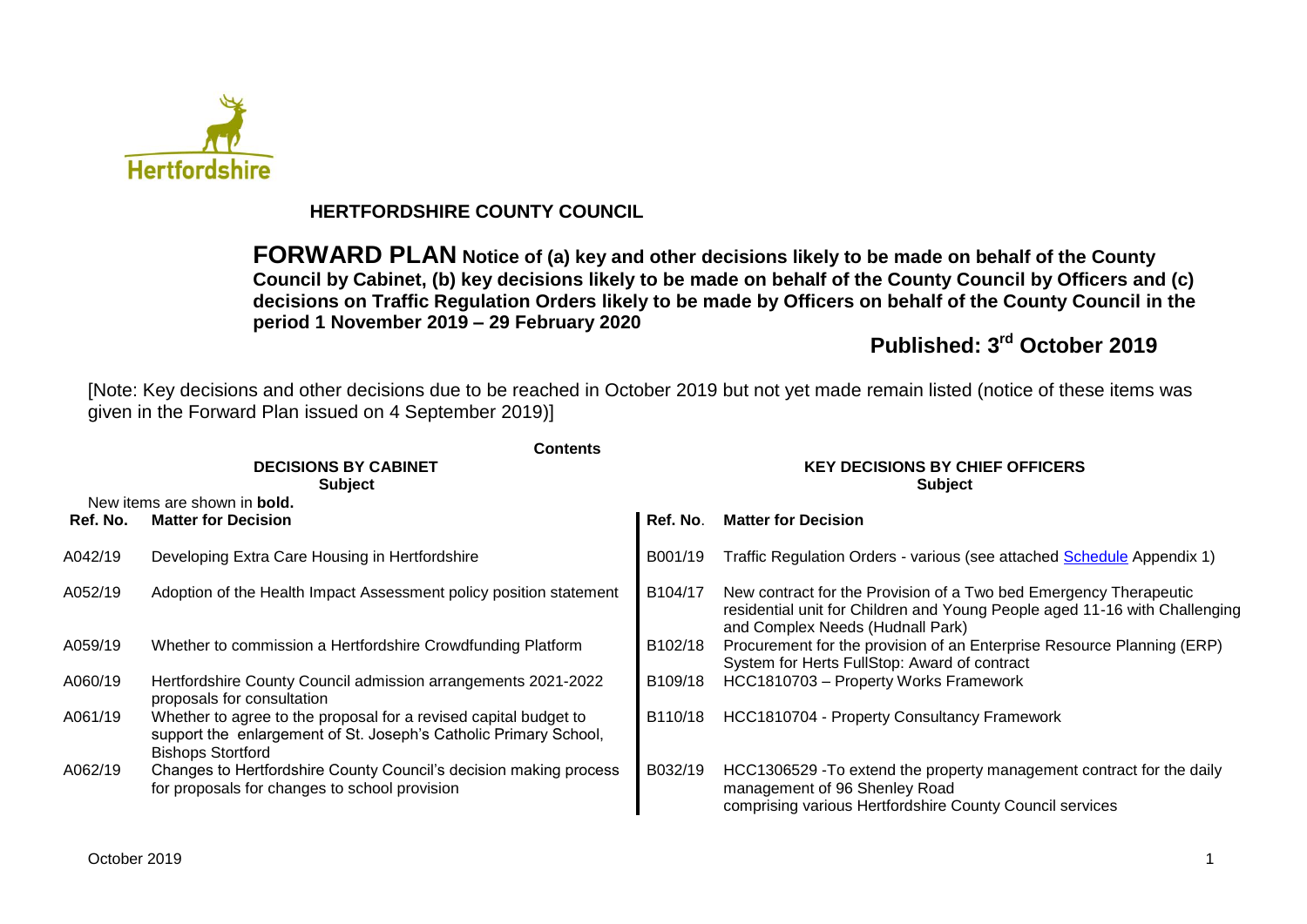| A070/19            | Hertfordshire County Council Smallholdings Estate - to appropriate<br>strategic growth sites in Hertfordshire to be held for planning<br>purposes and surplus assets | B036/19            | Framework agreement for the supply of cleaning chemicals, soaps and<br>sanitisers in conjunction with Hampshire County Council - Award of<br>contract                                  |
|--------------------|----------------------------------------------------------------------------------------------------------------------------------------------------------------------|--------------------|----------------------------------------------------------------------------------------------------------------------------------------------------------------------------------------|
| A071/19            | Proposals for consultation on Hertfordshire County Council's<br>admission arrangements for 2021/2022                                                                 | B038/19            | Contract Award for construction of the New River Bridge, Essex Road,<br>Hoddesdon                                                                                                      |
| A053/19            | Future direction of the Household Waste Recycling Centre Service                                                                                                     | B040/19            | Aldwyck Homes - works on supported living accommodation in conjunction<br>with compartmentalisation - Award of contract                                                                |
| A055/19            | Former Highways Depot, Station Road, Watton at Stone - Consider<br>the future of                                                                                     | B045/19            | HCC1911437 Batch 48 – To procure a provider for supply of Gas &<br>Electricity to Hertfordshire County Council sites                                                                   |
| A063/19            | Changes to Service Model for Mental Health Social Care                                                                                                               | B048/19            | HCC1911440 Batch 48 - Cluster 3 - Dundale Primary and Nursery School,<br>Tring - Mechanical works (Inc. Boiler replacements)                                                           |
| A064/19            | Changes to Adult Care Services Property Strategy - Principles                                                                                                        | B050/19            | HCC1911473 Batch 49 - Package 2 - Mechanical Works - Edwinstree C of<br>E Middle School, Buntingford & High Wych C of E Primary School                                                 |
| A065/19            | Whether to agree to the A414 Corridor Strategy                                                                                                                       | B053/19            | Approval to the sale of 45A Grange Road, Bishops Stortford and land<br>adjoining                                                                                                       |
| A066/19            | Introduce a new formulae for calculating the charge for providing<br>services at incidents under the auspices of the Fire & Rescue<br>Services Act 2004              | B054/19            | Wormley Site – Provision of a new Nursing Home – award of contract                                                                                                                     |
| A072/19            | Revision to Capital and Investment Strategy to allow Herts<br>Living Ltd (HLL) to invest in a broader property portfolio                                             | B056/19            | To establish a dynamic purchasing system for the provision of local bus and<br>school coach contracts transport services from 1st January 2020 for the<br>duration of five years       |
| A050/19            | To adopt a policy banning the release of Sky Lanterns and balloons<br>from County Council land and property                                                          | B058/19            | Agreement to continue to act as host authority for the Hertfordshire Shared<br><b>Anti-Fraud Service</b>                                                                               |
| A056/19            | To adopt a Pollinator Strategy and Rural Estate Action Plan                                                                                                          | B062/19            | Commissioning plan for voluntary sector contracts for user representation,<br>acquired brain injury, crisis intervention, befriending and daytime activities                           |
| A058/19            | <b>LED Street Lighting Illumination Strategy</b>                                                                                                                     | B063/19            | HCC1911647 - Roofing Works - Royston Fire & Ambulance Station,<br>Cranbourne Centre, Potters Bar, Cranbourne Library, Potters Bar and<br><b>Parkside Community School, Borehamwood</b> |
| A067/19            | Whether to endorse the Energy Strategy                                                                                                                               | B065/19            | Award of Flexicare scheme Mary Barfield to Herts at Home starting on 1<br>April 2020                                                                                                   |
| A068/19            | Q2 Finance Budget Monitor                                                                                                                                            | B066/19            | Grounds Maintenance tender for various schools in Potters Bar,<br>Borehamwood,<br>Radlett, Bushey and Watford: Award of contract                                                       |
| A069/19<br>A073/19 | Adoption of the Developer Infrastructure Contributions Guide<br>The Joint Agreement to Memorandum of Understanding from                                              | B067/19<br>B069/19 | Open market sale: 74 Station Road and Land adjoining, Steeple Morden<br>Commissioning a County-wide digitally enabled assistive technology                                             |
|                    | the Hertfordshire Growth Board on behalf of all councils and the<br><b>Local Enterprise Partnership (LEP)</b>                                                        |                    | service.                                                                                                                                                                               |
| A074/19            | Review of 'Adults with disabilities Short Breaks'                                                                                                                    | B070/19            | Direction of Future Workforce Project                                                                                                                                                  |
| A045/19            | Approval to undertake a public consultation on the Draft Waste Local<br>Plan (2021-2036)                                                                             | B071/19            | Award of contract for the provision of a two bed local specialist residential<br>children's home                                                                                       |
| A051/19            | Adoption of revised Minerals and Waste Development Scheme                                                                                                            | B072/19            | Award of contract for community meals service                                                                                                                                          |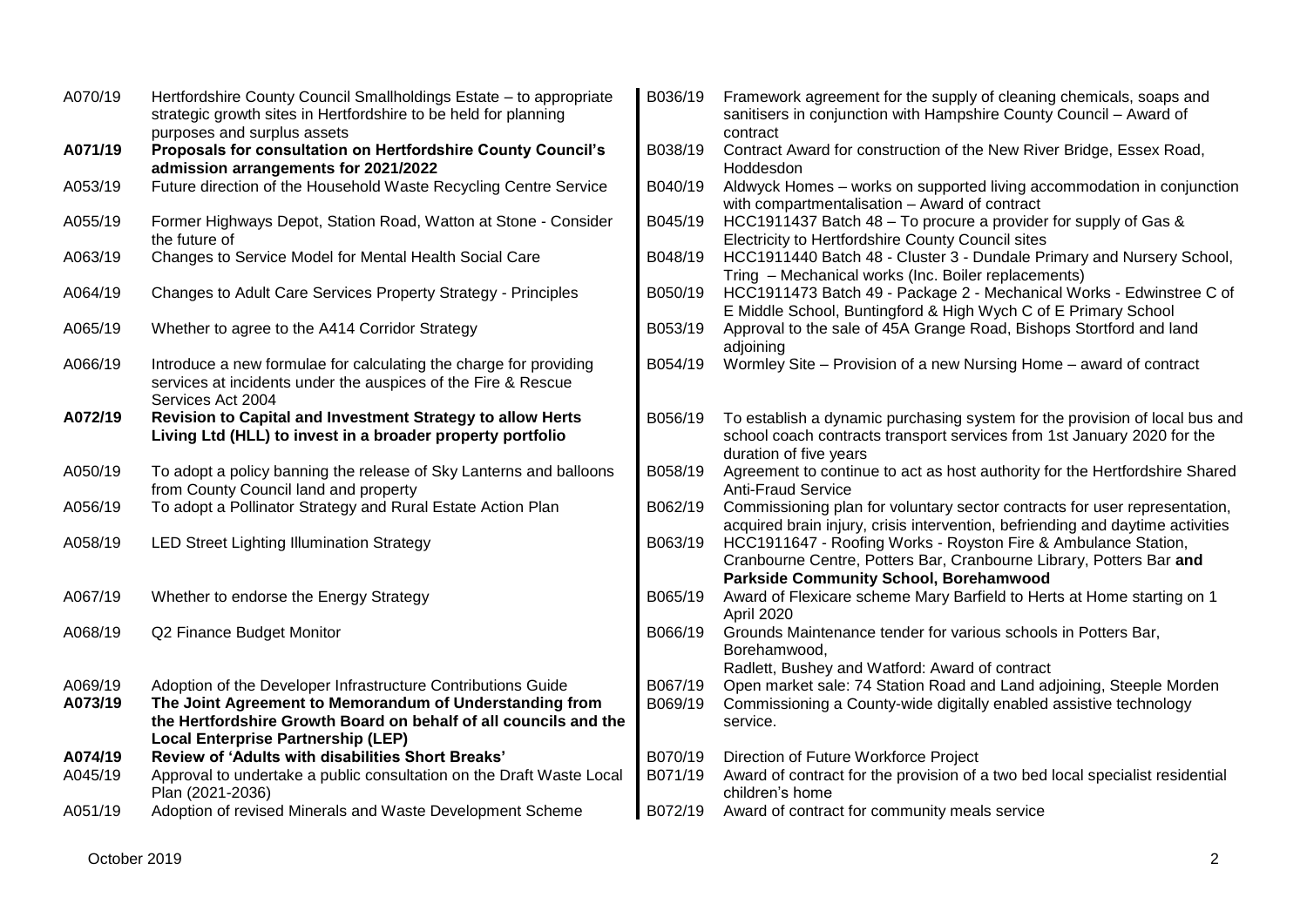| A075/19 | Determination of Hertfordshire County Council's admission<br>arrangements for 2021/2022 following consultation | B073/19 | Award of contract for carers breaks                                            |
|---------|----------------------------------------------------------------------------------------------------------------|---------|--------------------------------------------------------------------------------|
|         |                                                                                                                | B074/19 | Provision of Reablement and support at Home - Strategic Lead Provider          |
|         |                                                                                                                |         | Services: Award of contracts                                                   |
|         |                                                                                                                | B075/19 | Retender Mobile Phone and associated technologies and services contract        |
|         |                                                                                                                | B076/19 | Award of contract for the care operator of Wormley Care Home                   |
|         |                                                                                                                | B077/19 | Agreement of Terms of Loans to Herts Living Limited in relation to projects    |
|         |                                                                                                                |         | with the Joint Venture (Chalkdene)                                             |
|         |                                                                                                                | B078/19 | Commissioning plan for support to flexicare schemes                            |
|         |                                                                                                                | B079/19 | Single Tender Action for award of contract for the provision of Child and      |
|         |                                                                                                                |         | Adolescent Mental Health and Challenging Behaviour Service for those with      |
|         |                                                                                                                |         | Learning Disabilities and/or Autistic Spectrum Disorder (PALMS)                |
|         |                                                                                                                | B080/19 | Single Tender action for award of contract to 'Step2' for the provision of     |
|         |                                                                                                                |         | Early Intervention Child and Adolescent Mental Health and Emotional            |
|         |                                                                                                                |         | Wellbeing Service for Children and Young People from birth to 19 years         |
|         |                                                                                                                | B081/19 | Direction of Future Workforce Project                                          |
|         |                                                                                                                | B082/19 | Award of contract - Internal refurbishment of Metrology Lab - relocated from   |
|         |                                                                                                                | B083/19 | Apsley<br>To agree allocated Hertfordshire County Council Capital Fund for the |
|         |                                                                                                                |         | refurbishment of Hatfield Library building to a Sexual Health Centre of        |
|         |                                                                                                                |         | Excellence                                                                     |
|         |                                                                                                                | B084/19 | Award of contract for the provision of the Council's banking services          |
|         |                                                                                                                | B085/19 | Whether to initiate consultation on expanding the following special schools:   |
|         |                                                                                                                |         | Greenside, Stevenage, by 16 places; special school, at Lakeside, Welwyn        |
|         |                                                                                                                |         | Garden City, by 8 places; and Woodfield, Hemel Hempstead, by 32 places         |
|         |                                                                                                                | B086/19 | Approval to the terms for a lease of land at Northgate Centre, Bishops         |
|         |                                                                                                                | B087/19 | <b>Stortford</b>                                                               |
|         |                                                                                                                | B088/19 | Provision of Extra Care Services - Award of contracts<br>The Supply of         |
|         |                                                                                                                |         | Disposable Gloves & Personal Protective Equipment (PPE), First Aid             |
|         |                                                                                                                |         | and Adult Care Consumables.                                                    |
|         |                                                                                                                | B089/19 | The Supply of Office books and Pads                                            |
|         |                                                                                                                | B090/19 | (HCC1911637) Procurement and award of the Transport, Infrastructure            |
|         |                                                                                                                |         | and Planning Framework                                                         |
|         |                                                                                                                | B091/19 | Changes to Dial-a-Ride charges & access for passengers of voluntary            |
|         |                                                                                                                |         | day services                                                                   |
|         |                                                                                                                | B092/19 | HCC1911768 Bishops Stortford South - New 6 Form Entry Secondary                |
|         |                                                                                                                |         | <b>School</b>                                                                  |
|         |                                                                                                                | B093/19 | Procurement and award of contract to extend superfast fibre                    |
|         |                                                                                                                |         | broadband to the last % of rural business areas in Hertfordshire in line       |
|         |                                                                                                                |         | with DEFRA funding provision                                                   |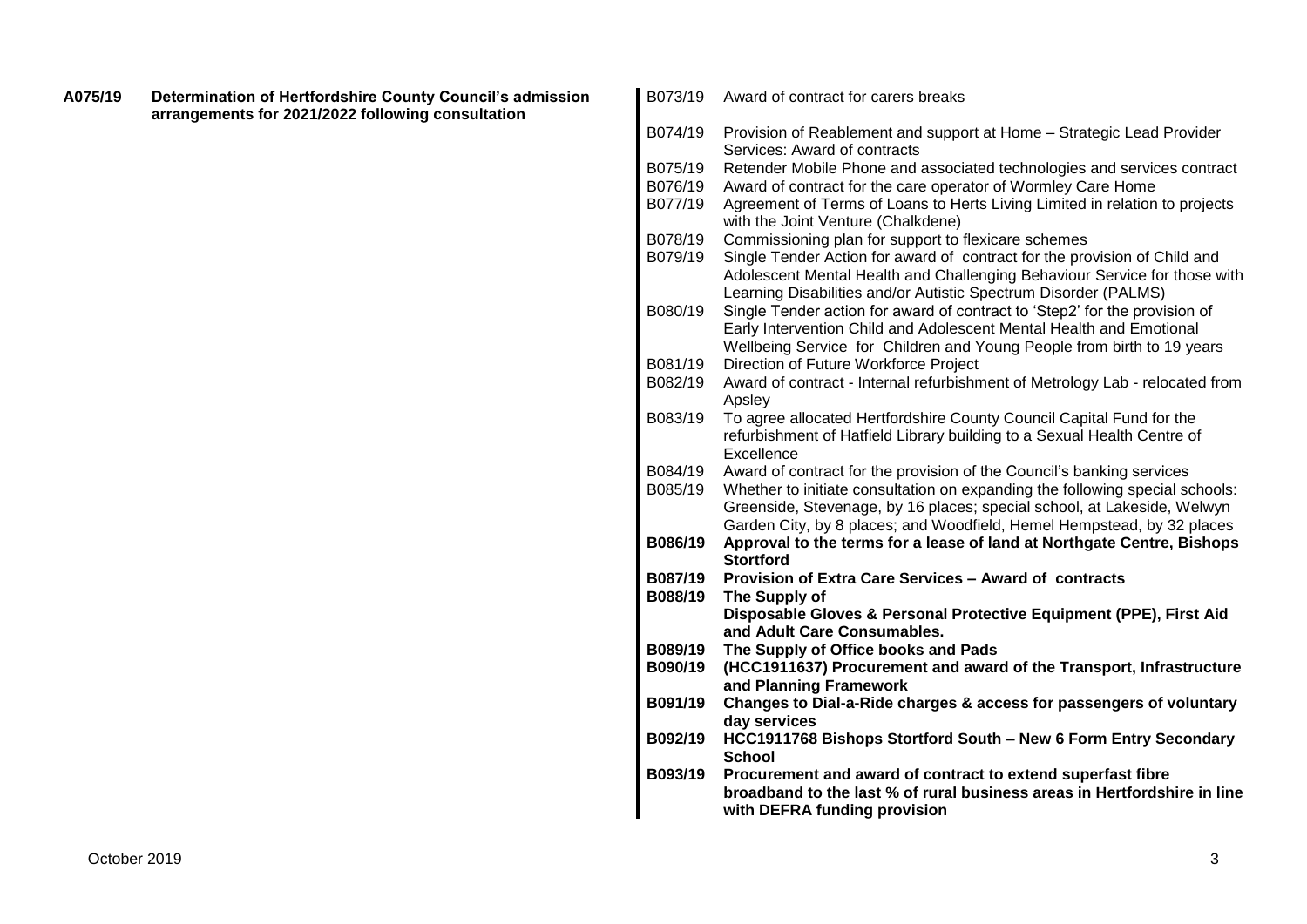| Ref. No. | <b>Matter for Decision</b>                        | Date<br>decision to<br>be made | <b>Cabinet Panels to be</b><br>consulted      | <b>Officer contact for</b><br>this matter | Documents to be<br>considered <sup>"††</sup>                                                                                                                                                                               | <b>Exempt from the</b><br><b>Council's Call-In</b><br>Procedures <sup>#</sup><br>Yes / No |
|----------|---------------------------------------------------|--------------------------------|-----------------------------------------------|-------------------------------------------|----------------------------------------------------------------------------------------------------------------------------------------------------------------------------------------------------------------------------|-------------------------------------------------------------------------------------------|
| A042/19  | Developing Extra Care<br>Housing in Hertfordshire | 28/10/2019                     | Adult Care and Health<br><b>Cabinet Panel</b> | Helen Maneuf<br>01438 845502              | Report of the Director of Adult<br><b>Care Services</b><br>Part I and Part II Report -<br>due to 'Information relating<br>to the financial or business<br>affairs of any particular<br>person (including the<br>Council)'. | No.                                                                                       |

#### **PART A: DECISIONS BY CABINET** Note: New items and amendments are shown in **bold.**

\*\*\* In accordance with Regulation 10(1) of The Local Authorities (Executive Arrangements) (Meetings and Access to Information) (England) Regulations 2012 (the '2012 Regulations') these items of business will be considered by Cabinet at its meeting 13 May 2019. Notices issued, as required by the 2012 Regulations, can be viewed at <https://democracy.hertfordshire.gov.uk/mgCalendarMonthView.aspx?GL=1&bcr=1>

<sup>††</sup> Documents to be considered by the Cabinet are published in the Council's website at <https://democracy.hertfordshire.gov.uk/mgCalendarMonthView.aspx?GL=1&bcr=1>

‡‡ Grounds for exemption are:-

- (a) where the decision is a decision taken under the Special Urgency provisions in Annex 4 of the Constitution
- (b) where the Chief Executive certifies that implementation of the decision is critical for service delivery
- $(c)$  where the Chief Legal Officer certifies that the Council would be likely to suffer legal prejudice from a delay in implementation of the decision resulting from the decision being Called-In
- (d) where the Director of Resources certifies that the Council would be likely to suffer financial prejudice from a delay in implementation of the decision resulting from the decision being Called-In;
- (e) where the Chief Legal Officer certifies that a delay in implementation of the decision resulting from the decision being Called-In would result in the decision being incapable of implementation or meaningful implementation
- (f) where the decision results from consideration of a recommendation or report from the OSC or any sub-committee or Topic Group of the OSC;
- (g) where the decision results from a reference back decision by Overview and Scrutiny Committee; or
- (h) where the decision is a recommendation to Full Council;
- (i) where the Call-In period has expired

1

The address from which, subject to any prohibition or restriction on their disclosure, copies of, or extracts from, any document listed is available is County Hall, Pegs Lane, Hertford, SG13 8DE. Other documents relevant to these matters may be submitted to the decision maker. To request details of such documents (if any) as they become available contact Deborah Jeffery, Assistant Manager, Democratic Services by email [\(deborah.jeffery@hertfordshire.gov.uk\)](mailto:deborah.jeffery@hertfordshire.gov.uk) or phone (01992 555563)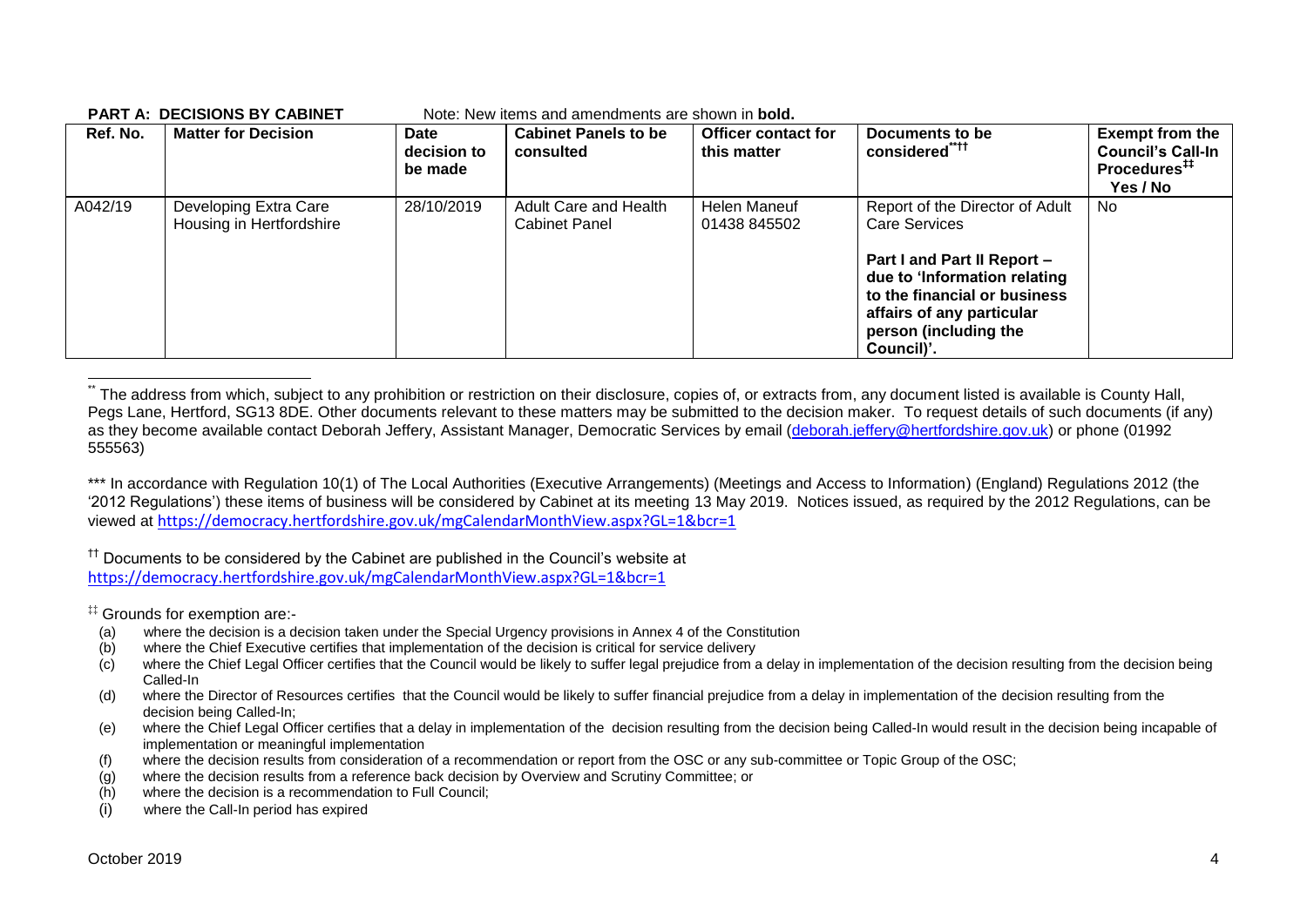| A052/19 | Adoption of the Health Impact<br>Assessment policy position<br>statement                                                                                                      | 28/10/2019 | Public Health &<br><b>Prevention Cabinet</b><br>Panel                | <b>Bethan Clemence</b><br>01992 556539    | Report of the Director of Public<br>Health                                                                                                                                                              | No                                                                                                                                                                                                                                                                                       |
|---------|-------------------------------------------------------------------------------------------------------------------------------------------------------------------------------|------------|----------------------------------------------------------------------|-------------------------------------------|---------------------------------------------------------------------------------------------------------------------------------------------------------------------------------------------------------|------------------------------------------------------------------------------------------------------------------------------------------------------------------------------------------------------------------------------------------------------------------------------------------|
| A059/19 | Whether to commission a<br>Hertfordshire Crowdfunding<br>Platform                                                                                                             | 28/10/2019 | <b>Education Libraries &amp;</b><br><b>Localism Cabinet Panel</b>    | Nathalie Calonnec<br>01992 555071         | Report of the Director of<br><b>Resources</b>                                                                                                                                                           | No                                                                                                                                                                                                                                                                                       |
| A060/19 | Hertfordshire County Council<br>admission arrangements 2021-<br>2022 proposals for<br>consultation                                                                            | 28/10/2019 | <b>Education Libraries &amp;</b><br><b>Localism Cabinet Panel</b>    | Jayne Abery<br>01992 588785               | Report of the Director of<br><b>Children's Services</b>                                                                                                                                                 | No                                                                                                                                                                                                                                                                                       |
| A061/19 | Whether to agree to the<br>proposal for a revised capital<br>budget to support the<br>enlargement of St. Joseph's<br>Catholic Primary School,<br><b>Bishops Stortford</b>     | 28/10/2019 | <b>Education Libraries &amp;</b><br><b>Localism Cabinet Panel</b>    | <b>Christopher Martin</b><br>01992 556308 | Report of the Director of<br><b>Children's Services</b>                                                                                                                                                 | No                                                                                                                                                                                                                                                                                       |
| A062/19 | Changes to Hertfordshire<br>County Council's decision<br>making process for proposals<br>for changes to school provision                                                      | 28/10/2019 | <b>Education Libraries &amp;</b><br><b>Localism Cabinet Panel</b>    | Michael Dunnage<br>01992 555621           | Report of the Director of<br><b>Children's Services</b>                                                                                                                                                 | No                                                                                                                                                                                                                                                                                       |
| A070/19 | Hertfordshire County Council<br>Smallholdings Estate - to<br>appropriate strategic growth<br>sites in Hertfordshire to be<br>held for planning purposes and<br>surplus assets | 28/10/2019 | Resources &<br>Performance Cabinet<br>Panel                          | Emma Chapman<br>01992 556246              | Report of the Director of<br>Resources<br>Part I and Part II Report -<br>due to 'Information relating<br>to the financial or business<br>affairs of any particular<br>person (including the<br>Council) | Yes<br>Exempt under<br>grounds 'd' -<br>'where the<br>Director of<br><b>Resources</b><br>certifies that the<br>Council would be<br>likely to suffer<br>financial prejudice<br>from a delay in<br>implementation of<br>the decision<br>resulting from the<br>decision being<br>Called-In' |
| A071/19 | <b>Proposals for consultation</b><br>on Hertfordshire County<br><b>Council's admission</b><br>arrangements for 2021/2022                                                      | 28/10/2019 | <b>Education Libraries &amp;</b><br><b>Localism Cabinet</b><br>Panel | <b>Jayne Abery</b><br>01992 588785        | <b>Report of the Director of</b><br><b>Children's Services</b>                                                                                                                                          | <b>No</b>                                                                                                                                                                                                                                                                                |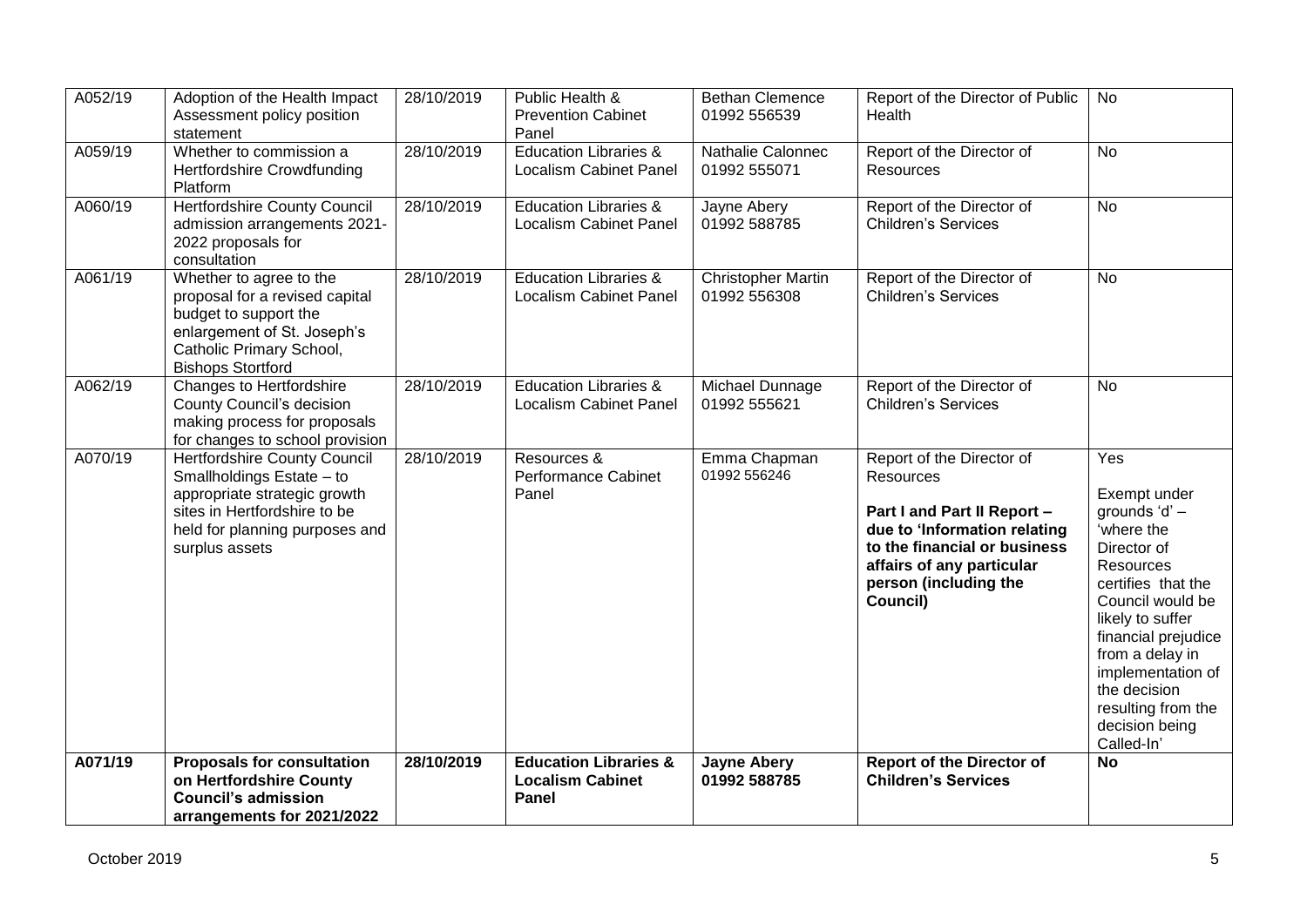| A053/19 | Future direction of the             | 25/11/2019     | <b>Community Safety &amp;</b>            | Matt King                     | Report of the Director of                                 | <b>No</b>  |
|---------|-------------------------------------|----------------|------------------------------------------|-------------------------------|-----------------------------------------------------------|------------|
|         | Household Waste Recycling           |                | Waste Management                         | 01992 556207                  | Environment & Infrastructure                              |            |
|         | <b>Centre Service</b>               |                | <b>Cabinet Panel</b>                     |                               |                                                           |            |
| A055/19 | Former Highways Depot,              | 25/11/2019     | Resources and                            | <b>Andrew Edwards</b>         | Report of the Director of                                 | <b>No</b>  |
|         | Station Road, Watton at Stone       |                | <b>Performance Cabinet</b>               | 01992 556007                  | <b>Resources</b>                                          |            |
|         | - Consider the future of            |                | Panel                                    |                               |                                                           |            |
| A063/19 | Changes to Service Model for        | 25/11/2019     | <b>Adult Care &amp; Health</b>           | Helen Maneuf 01438            | Report of the Director of Adult                           | <b>No</b>  |
|         | <b>Mental Health Social Care</b>    |                | <b>Cabinet Panel</b>                     | 845502                        | <b>Care Services</b>                                      |            |
| A064/19 | Changes to Adult Care               | 25/11/2019     | Resources and                            | Helen Maneuf 01438            | Report of the Director of                                 | <b>No</b>  |
|         | Services Property Strategy -        |                | <b>Performance Cabinet</b>               | 845502                        | Resources                                                 |            |
|         | Principles                          |                | Panel                                    |                               |                                                           |            |
| A065/19 | Whether to agree to the A414        | 25/11/2019     | Growth, Infrastructure,                  | <b>Rupert Thacker</b>         | Report of the Director of                                 | <b>No</b>  |
|         | <b>Corridor Strategy</b>            |                | Planning and The                         | 01992 658176                  | Environment & Infrastructure                              |            |
|         |                                     |                | <b>Economy Cabinet Panel</b>             |                               |                                                           |            |
| A066/19 | Introduce a new formulae for        | 25/11/2019     | <b>Community Safety &amp;</b>            | <b>Gus Cuthbert</b>           | Report of the Director of                                 | <b>No</b>  |
|         | calculating the charge for          |                | Waste Management                         | 07879 487581                  | <b>Community Protection</b>                               |            |
|         | providing services at incidents     |                | <b>Cabinet Panel</b>                     |                               |                                                           |            |
|         | under the auspices of the Fire      |                |                                          |                               |                                                           |            |
|         | & Rescue Services Act 2004          |                |                                          |                               |                                                           |            |
| A072/19 | <b>Revision to Capital and</b>      | <b>Cabinet</b> | <b>Resources &amp;</b>                   | Ben Jay                       | <b>Report of the Director of</b>                          | <b>Yes</b> |
|         | <b>Investment Strategy to allow</b> | 25/11/2019     | <b>Performance Cabinet</b>               | 01992 556257                  | <b>Resources</b>                                          |            |
|         | Herts Living Ltd (HLL) to           |                | Panel                                    |                               |                                                           |            |
|         | invest in a broader property        | County         |                                          |                               |                                                           |            |
|         | portfolio                           | Council        |                                          |                               |                                                           |            |
|         |                                     | 26/11/2019     |                                          |                               |                                                           |            |
| A050/19 | To adopt a policy banning the       | 16/12/2019     | Resources &                              | Sass Pledger                  | Report of the Director of                                 | <b>No</b>  |
|         | release of Sky Lanterns and         |                | <b>Performance Cabinet</b>               | 01992 555970                  | Resources                                                 |            |
|         | balloons from County Council        |                | Panel                                    |                               |                                                           |            |
|         | land and property                   |                |                                          |                               |                                                           |            |
| A056/19 | To adopt a Pollinator Strategy      | 16/12/2019     | Resources &                              | Sass Pledger                  | Report of the Director of                                 | <b>No</b>  |
|         | and Rural Estate Action Plan        |                | <b>Performance Cabinet</b>               | 01992 555970                  | Resources                                                 |            |
|         |                                     |                | Panel                                    |                               |                                                           |            |
| A058/19 |                                     |                |                                          |                               |                                                           |            |
|         |                                     |                |                                          |                               |                                                           | <b>No</b>  |
|         | <b>LED Street Lighting</b>          | 16/12/2019     | Highways &<br><b>Environment Cabinet</b> | Peter Simpson<br>01992 658170 | Report of the Director of<br>Environment & Infrastructure |            |
|         | <b>Illumination Strategy</b>        |                | Panel                                    |                               |                                                           |            |
|         |                                     |                |                                          |                               |                                                           |            |
| A067/19 | Whether to endorse the              | 16/12/2019     | Resources &                              | David O'Connor                |                                                           | <b>No</b>  |
|         |                                     |                | <b>Performance Cabinet</b>               | 01992 556147                  | Report of the Director of<br>Resources                    |            |
|         | <b>Energy Strategy</b>              |                | Panel                                    |                               |                                                           |            |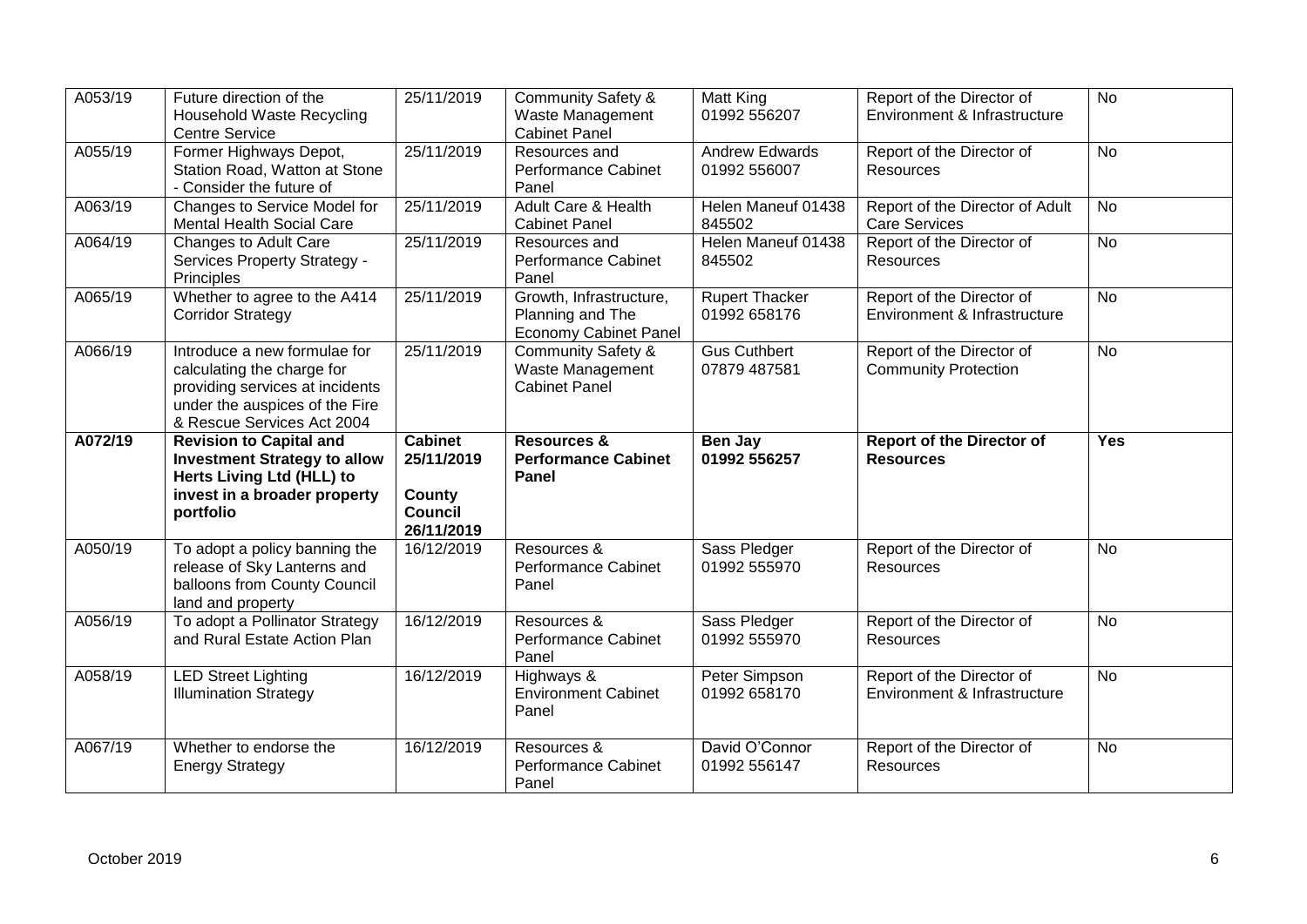| A068/19 | Q2 Finance Budget Monitor                                                                                                                                                                          | 16/12/2019                                                                    | Resources and<br><b>Performance Cabinet</b><br>Panel                                  | Ben Jay<br>01992 556257              | Report of the Director of<br>Resources                                         | <b>No</b> |
|---------|----------------------------------------------------------------------------------------------------------------------------------------------------------------------------------------------------|-------------------------------------------------------------------------------|---------------------------------------------------------------------------------------|--------------------------------------|--------------------------------------------------------------------------------|-----------|
| A069/19 | Adoption of the Developer<br><b>Infrastructure Contributions</b><br>Guide                                                                                                                          | 16/12/2019                                                                    | Growth, Infrastructure,<br>Planning and The<br><b>Economy Cabinet Panel</b>           | Sarah McLaughlin<br>01992 588110     | Report of the Director of<br>Environment & Infrastructure                      | <b>No</b> |
| A073/19 | The Joint Agreement to<br><b>Memorandum of</b><br>Understanding from the<br><b>Hertfordshire Growth Board</b><br>on behalf of all councils and<br>the Local Enterprise<br><b>Partnership (LEP)</b> | 16/12/2019                                                                    | Growth, Infrastructure,<br><b>Planning and The</b><br><b>Economy Cabinet</b><br>Panel | <b>Patsy Dell</b><br>01992 556836    | <b>Report of the Director of</b><br><b>Environment &amp;</b><br>Infrastructure | <b>No</b> |
| A074/19 | <b>Review of 'Adults with</b><br>disabilities Short Breaks'                                                                                                                                        | 16/12/2019                                                                    | <b>Adult Care &amp; Health</b><br><b>Cabinet Panel</b>                                | <b>Mark Harvey</b><br>01438 844353   | <b>Report of the Director of</b><br><b>Adult Care Services</b>                 | <b>No</b> |
| A045/19 | Approval to undertake a public<br>consultation on the Draft<br>Waste Local Plan (2021-2036)                                                                                                        | <b>Cabinet</b><br>24/02/2020<br>County<br><b>Council</b><br>25/02/2020        | Growth, Infrastructure,<br>Planning and The<br><b>Economy Cabinet Panel</b>           | <b>Julie Greaves</b><br>01992 556227 | Report of the Director of<br>Environment & Infrastructure                      | Yes       |
| A051/19 | Adoption of revised Minerals<br>and Waste Development<br>Scheme                                                                                                                                    | <b>Cabinet</b><br>24/02/2020<br><b>County</b><br><b>Council</b><br>25/02/2020 | Growth, Infrastructure,<br>Planning and The<br><b>Economy Cabinet Panel</b>           | <b>Julie Greaves</b><br>01992 556227 | Report of the Director of<br>Environment & Infrastructure                      | Yes       |
| A075/19 | <b>Determination of</b><br><b>Hertfordshire County</b><br><b>Council's admission</b><br>arrangements for 2021/2022<br>following consultation                                                       | 24/02/2020                                                                    | <b>Education Libraries &amp;</b><br><b>Localism Cabinet</b><br>Panel                  | <b>Jayne Abery</b><br>01992 588785   | <b>Report of the Director of</b><br><b>Children's Services</b>                 | <b>No</b> |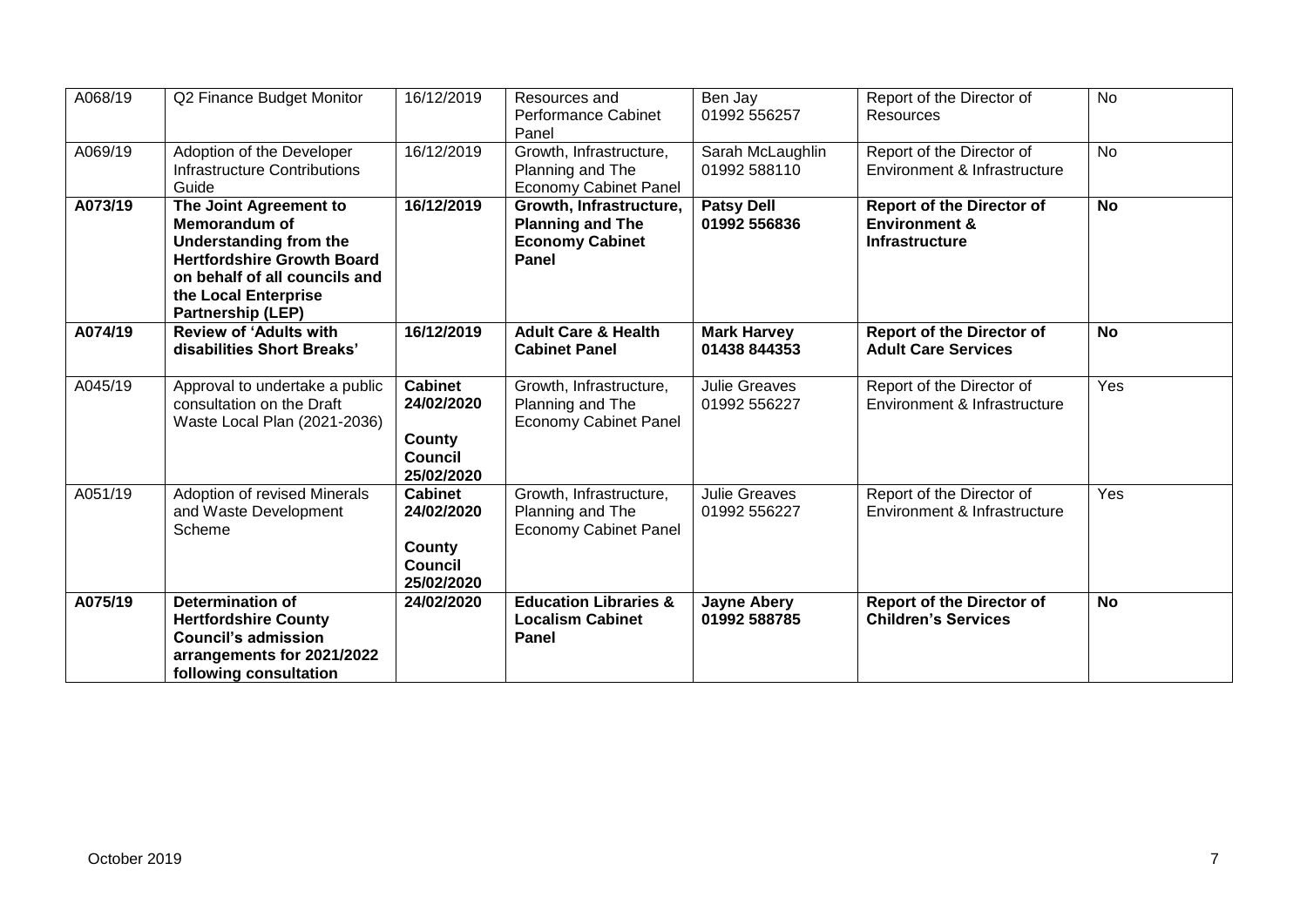**Membership of Cabinet:** 

Richard Roberts **Adult Care & Health** Phil Bibby Highways & Environment<br>
Teresa Heritage Children, Young People and Families David Williams Leader of the Council **Teresa Heritage Children, Young People and Families David Williams Leader of the Council Terry Hone Community Safety & Waste Management Tim Hutchings** Public Health & Prevention<br> **Terry Douris Education, Libraries & Localism** Ralph Sangster Resources & Performance **Terry Douris <b>Education, Libraries & Localism**<br> **Derrick Ashley** Growth, Infrastructure, Planning **Growth, Infrastructure, Planning and The Economy**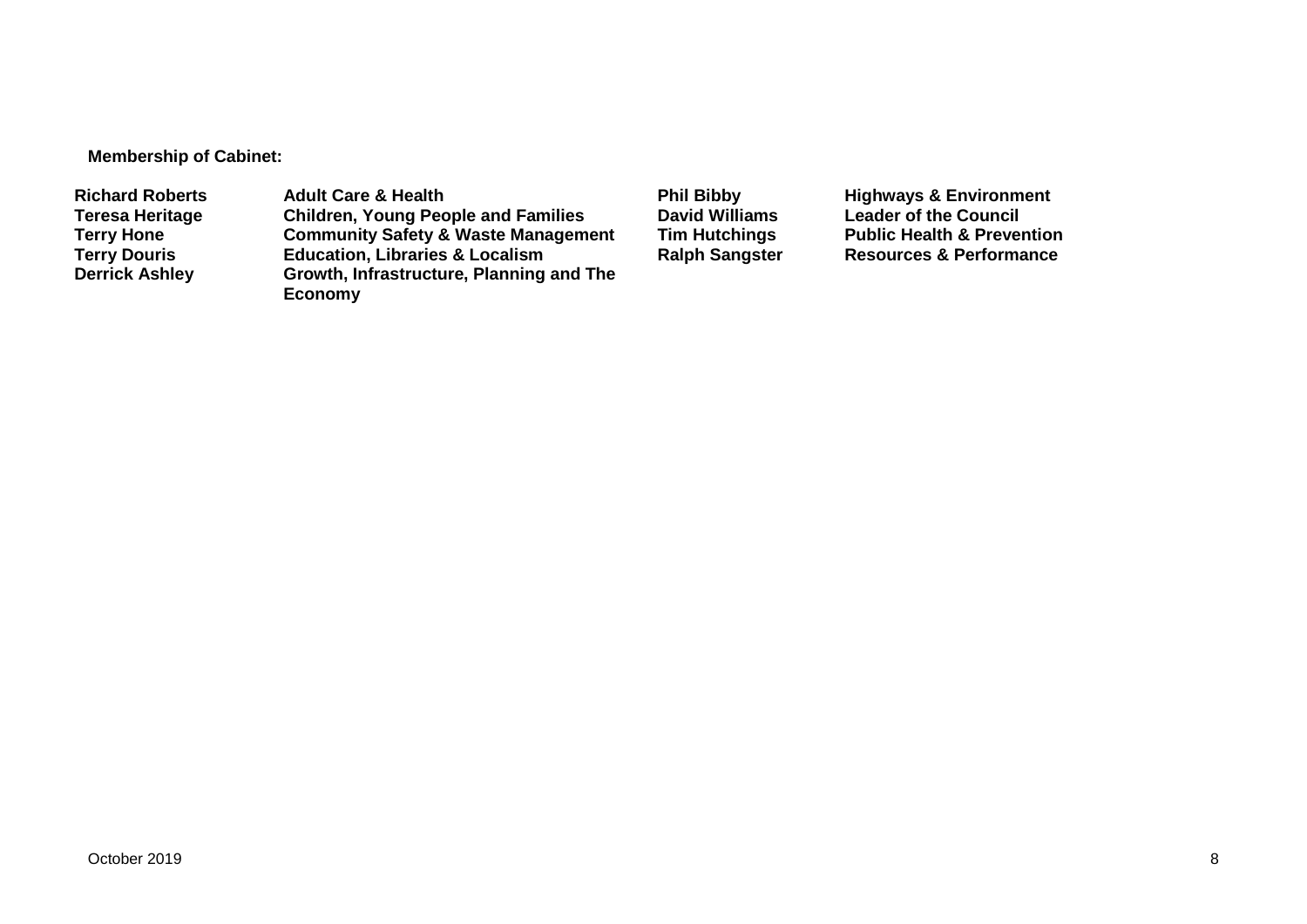**PART B: DECISIONS BY CHIEF OFFICERS Note: New items and amendments are shown in bold.** 

|         | <b>Issue for</b><br><b>Decision</b>                                                                                                                                                                                   | Name and Title of<br><b>Decision Maker</b>                                | Date, or<br>period<br>within<br>which,<br>decision to<br>be made | <b>Cabinet Panels to be</b><br>consulted | <b>Officer contact for</b><br>this matter | <b>Documents to be</b><br>considered <sup>§§</sup> | <b>Exempt from the</b><br><b>Council's Call-In</b><br><b>Procedures</b><br>Yes / No |
|---------|-----------------------------------------------------------------------------------------------------------------------------------------------------------------------------------------------------------------------|---------------------------------------------------------------------------|------------------------------------------------------------------|------------------------------------------|-------------------------------------------|----------------------------------------------------|-------------------------------------------------------------------------------------|
| B001/19 | <b>Traffic Regulation</b><br>Orders - various<br>(see attached<br><b>Schedule</b><br>Appendix 1)                                                                                                                      | Mark Kemp<br><b>Director Environment</b><br>and Infrastructure            | During the<br>period of this<br>Forward Plan                     |                                          | <b>Mark Kemp</b><br>01992 555206          | Reports from Lead<br><b>Officers</b>               | <b>No</b>                                                                           |
| B104/17 | New contract for<br>the Provision of a<br>Two bed<br>Emergency<br>Therapeutic<br>residential unit for<br>Children and<br>Young People<br>aged 11-16 with<br>Challenging and<br><b>Complex Needs</b><br>(Hudnall Park) | Marion Ingram<br><b>Operations Director</b><br><b>Specialist Services</b> | October<br>2019 (was<br><b>August 2019)</b>                      |                                          | Lynn Knowles<br>07740 918847              | See Note 2 below                                   | No                                                                                  |
| B102/18 | Procurement for<br>the provision of<br>an Enterprise<br>Resource<br>Planning (ERP)<br><b>System for Herts</b><br>FullStop: Award<br>of contract                                                                       | Glenn Facey<br>Head of Herts<br>FullStop                                  | October<br>2019 (was<br><b>July 2019)</b>                        |                                          | Glenn Facey<br>01707 292364               | See Note 2 below                                   | <b>No</b>                                                                           |
| B109/18 | HCC1810703-<br><b>Property Works</b><br>Framework                                                                                                                                                                     | Sass Pledger<br><b>Assistant Director -</b><br>Property                   | November<br>2019 (was<br><b>August 2019)</b>                     |                                          | Michael Ramshaw<br>01992 588778           | See Note 2 below                                   | <b>No</b>                                                                           |

<sup>&</sup>lt;sup>§§</sup> The address from which, subject to any prohibition or restriction on their disclosure, copies of, or extracts from, any document listed is available is County Hall, Pegs Lane, Hertford, SG13 8DE. Other documents relevant to these matters may be submitted to the decision maker. To request details of such documents (if any) as they become available contact Deborah Jeffery, Assistant Manager, Democratic Services by email (deborah.jeffery@hertfordshire.gov.uk) or phone (01992 555563).

-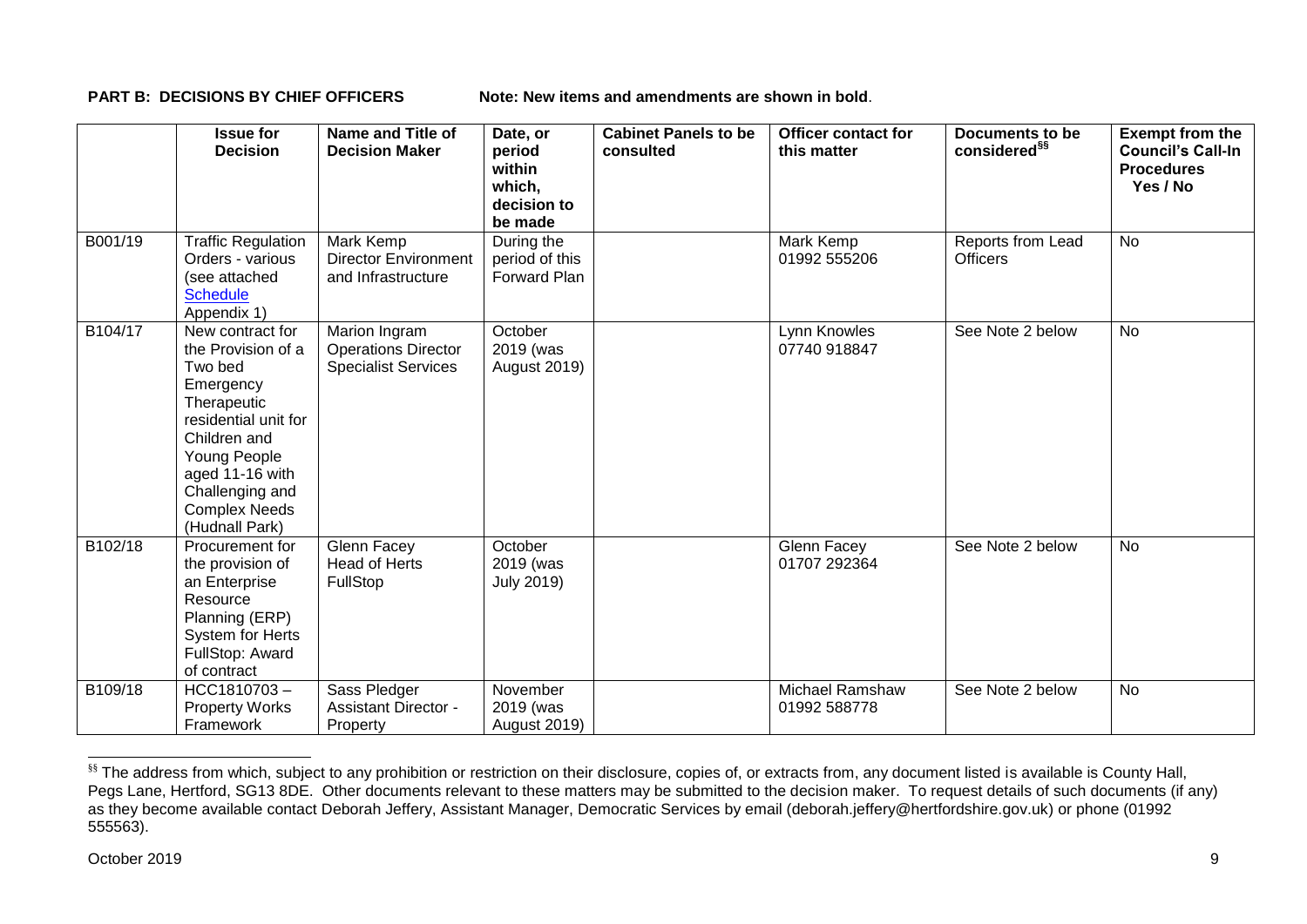| B110/18 | HCC1810704<br>Property<br>Consultancy<br>Framework                                                                                                                                                    | Sass Pledger<br><b>Assistant Director -</b><br>Property               | <b>December</b><br>2019 (was<br><b>October</b><br>2019)   | Michael Ramshaw<br>01992 588778     | See Note 2 below         | <b>No</b>      |
|---------|-------------------------------------------------------------------------------------------------------------------------------------------------------------------------------------------------------|-----------------------------------------------------------------------|-----------------------------------------------------------|-------------------------------------|--------------------------|----------------|
| B032/19 | HCC1306529<br>To extend the<br>property<br>management<br>contract for the<br>daily<br>management of<br>96 Shenley Road<br>comprising<br>various<br>Hertfordshire<br><b>County Council</b><br>services | Sass Pledger<br>Assistant Director,<br>Property                       | October<br>2019 (was<br>September<br>2019)                | <b>Tyrone Frost</b><br>01992 556280 | See Note 4 below         | <b>No</b>      |
| B036/19 | Framework<br>agreement for the<br>supply of cleaning<br>chemicals, soaps<br>and sanitisers in<br>conjunction with<br>Hampshire<br>County Council -<br>Award of contract                               | <b>Glenn Facey</b><br><b>Head of Herts</b><br>FullStop                | <b>December</b><br>2019 (was<br><b>September</b><br>2019) | Matthew Indge<br>01707 281557       | See Notes 2 & 3<br>below | $\overline{N}$ |
| B038/19 | <b>Contract Award</b><br>for construction of<br>the New River<br>Bridge, Essex<br>Road, Hoddesdon                                                                                                     | <b>Mark Kemp</b><br><b>Director Environment</b><br>and Infrastructure | October<br>2019 (was<br>September<br>2019)                | David Burt<br>01992 658177          | See Note 2 below         | $\overline{N}$ |
| B040/19 | Aldwyck Homes -<br>works on<br>supported living<br>accommodation in<br>conjunction with<br>compartmentalisa<br>tion - Award of<br>contract                                                            | Sass Pledger<br>Assistant Director,<br>Property                       | <b>November</b><br>2019 (was<br><b>October</b><br>2019)   | Michael Cunningham<br>07970 193615  | See Note 2 below         | <b>No</b>      |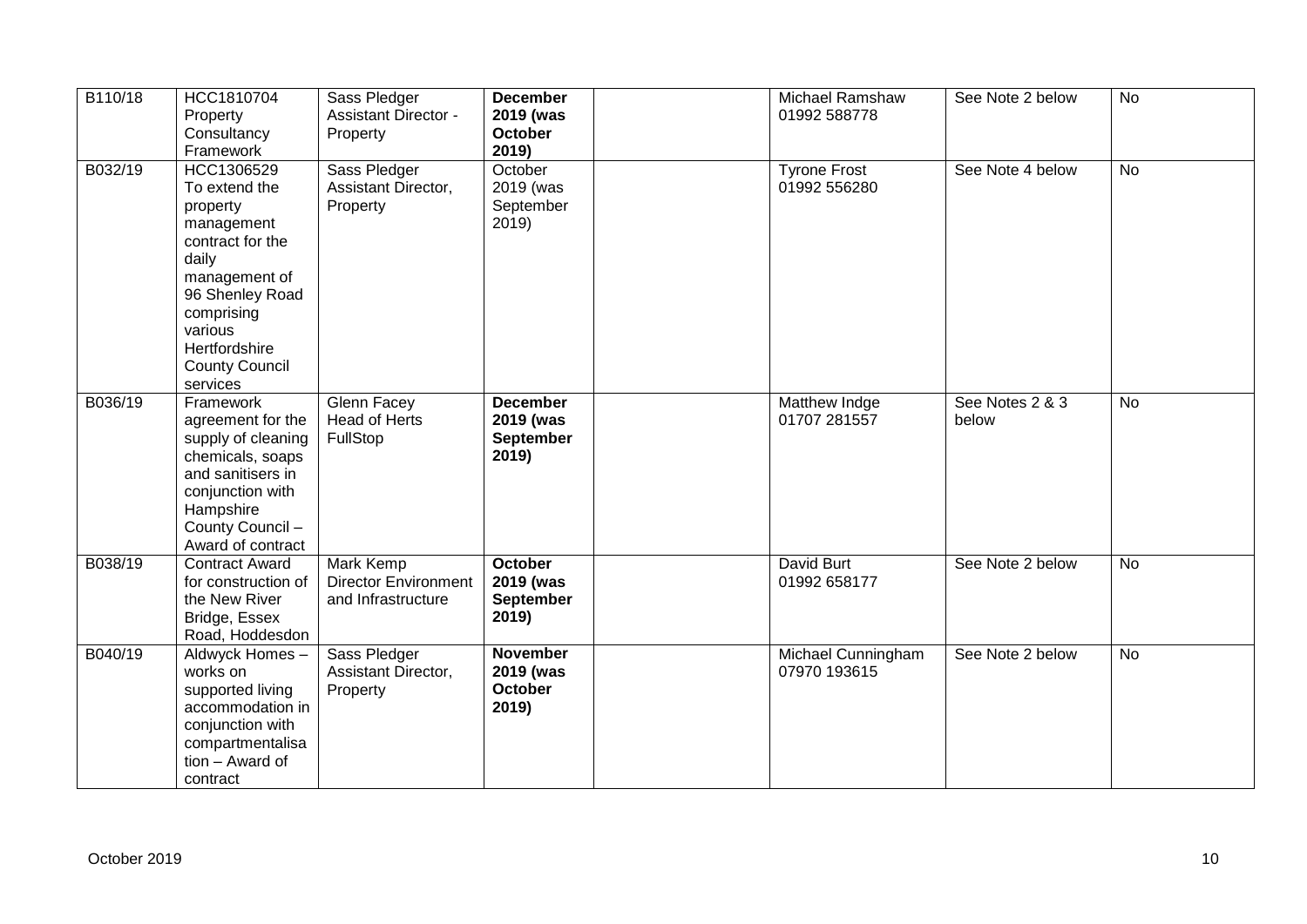| B045/19 | HCC1911437<br>Batch 48 - To<br>procure a provider<br>for supply of Gas<br>& Electricity to<br>Hertfordshire<br><b>County Council</b><br>sites                         | Sass Pledger<br><b>Assistant Director</b><br>Property                                  | January<br>2020 (was<br><b>December</b><br>2019)         | David O'Connor<br>01992 556147        | See note 2 below | <b>No</b> |
|---------|-----------------------------------------------------------------------------------------------------------------------------------------------------------------------|----------------------------------------------------------------------------------------|----------------------------------------------------------|---------------------------------------|------------------|-----------|
| B048/19 | HCC1911440<br>Batch 48 - Cluster<br>3 - Dundale<br>Primary and<br>Nursery School,<br>Tring $-$<br>Mechanical works<br>(Inc. Boiler<br>replacements)                   | Sass Pledger<br><b>Assistant Director</b><br>Property                                  | <b>November</b><br>2019 (was<br><b>October</b><br>2019)  | <b>Claire Saban</b><br>01992 556799   | See note 2 below | <b>No</b> |
| B050/19 | HCC1911473<br>Batch 49 -<br>Package 2 -<br>Mechanical<br>Works -<br>Edwinstree C of E<br>Middle School,<br>Buntingford &<br>High Wych C of E<br><b>Primary School</b> | Sass Pledger<br><b>Assistant Director</b><br>Property                                  | <b>November</b><br>2019 (was<br><b>October</b><br>2019)  | <b>Claire Saban</b><br>01992 556799   | See note 2 below | <b>No</b> |
| B053/19 | Approval to the<br>sale of 45A<br>Grange Road,<br><b>Bishops Stortford</b><br>and land<br>adjoining                                                                   | <b>Emily White</b><br><b>Head of Strategic</b><br><b>Asset Management</b><br>& Estates | <b>October</b><br>2019 (was<br><b>September</b><br>2019) | <b>Andrew Edwards</b><br>01992 556007 | Report           | No        |
| B054/19 | Wormley Site -<br>Provision of a<br>new Nursing<br>Home - award of<br>contract                                                                                        | lain MacBeath<br><b>Director of Adult</b><br><b>Care Services</b>                      | October<br>2019 (was<br>September<br>2019)               | <b>Tarn Gascoyne</b><br>01438 844244  | See Note 2 below | No        |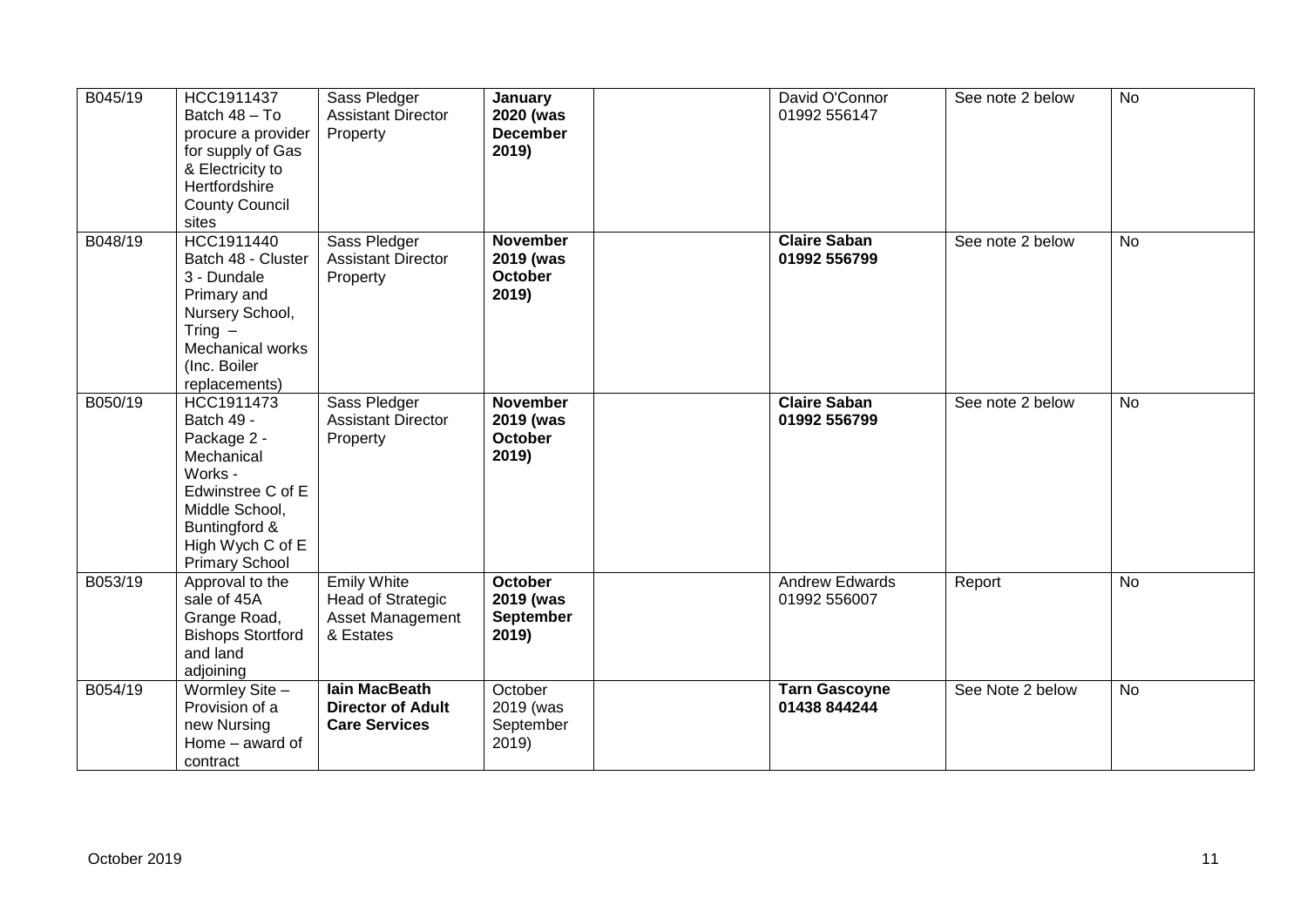| B056/19 | To establish a<br>dynamic<br>purchasing<br>system for the<br>provision of local<br>bus and school<br>coach contracts<br>transport services<br>from 1st January<br>2020 for the<br>duration of five<br>years                        | Simon Aries<br>Assistant Director,<br>Transport, Waste<br>and Environmental<br>Management | November<br>2019                                         | <b>Trudie German</b><br>01992 588640 | Report           | $\overline{N}$ |
|---------|------------------------------------------------------------------------------------------------------------------------------------------------------------------------------------------------------------------------------------|-------------------------------------------------------------------------------------------|----------------------------------------------------------|--------------------------------------|------------------|----------------|
| B058/19 | Agreement to<br>continue to act as<br>host authority for<br>the Hertfordshire<br><b>Shared Anti-</b><br><b>Fraud Service</b>                                                                                                       | <b>Terry Barnett</b><br><b>Head of Assurance</b><br>Services                              | <b>October</b><br>2019 (was<br><b>September</b><br>2019) | Nick Jennings<br>01438 844705        | Report           | No             |
| B062/19 | Commissioning<br>plan for voluntary<br>sector contracts<br>for user<br>representation,<br>acquired brain<br>injury, crisis<br>intervention,<br>befriending and<br>daytime activities                                               | lain MacBeath<br>Director of Adult<br><b>Care Services</b>                                | October<br>2019 (was<br><b>September</b><br>2019)        | <b>Ted Maddex</b><br>01992 843574    | Report           | No             |
| B063/19 | HCC1911647 -<br>Roofing Works -<br>Royston Fire &<br>Ambulance<br>Station,<br>Cranbourne<br>Centre, Potters<br>Bar, Cranbourne<br>Library, Potters<br><b>Bar and Parkside</b><br><b>Community</b><br>School,<br><b>Borehamwood</b> | Sass Pledger<br><b>Assistant Director</b><br>Property                                     | <b>November</b><br>2019 (was<br><b>October</b><br>2019)  | <b>Claire Saban</b><br>01992 556799  | See Note 2 below | <b>No</b>      |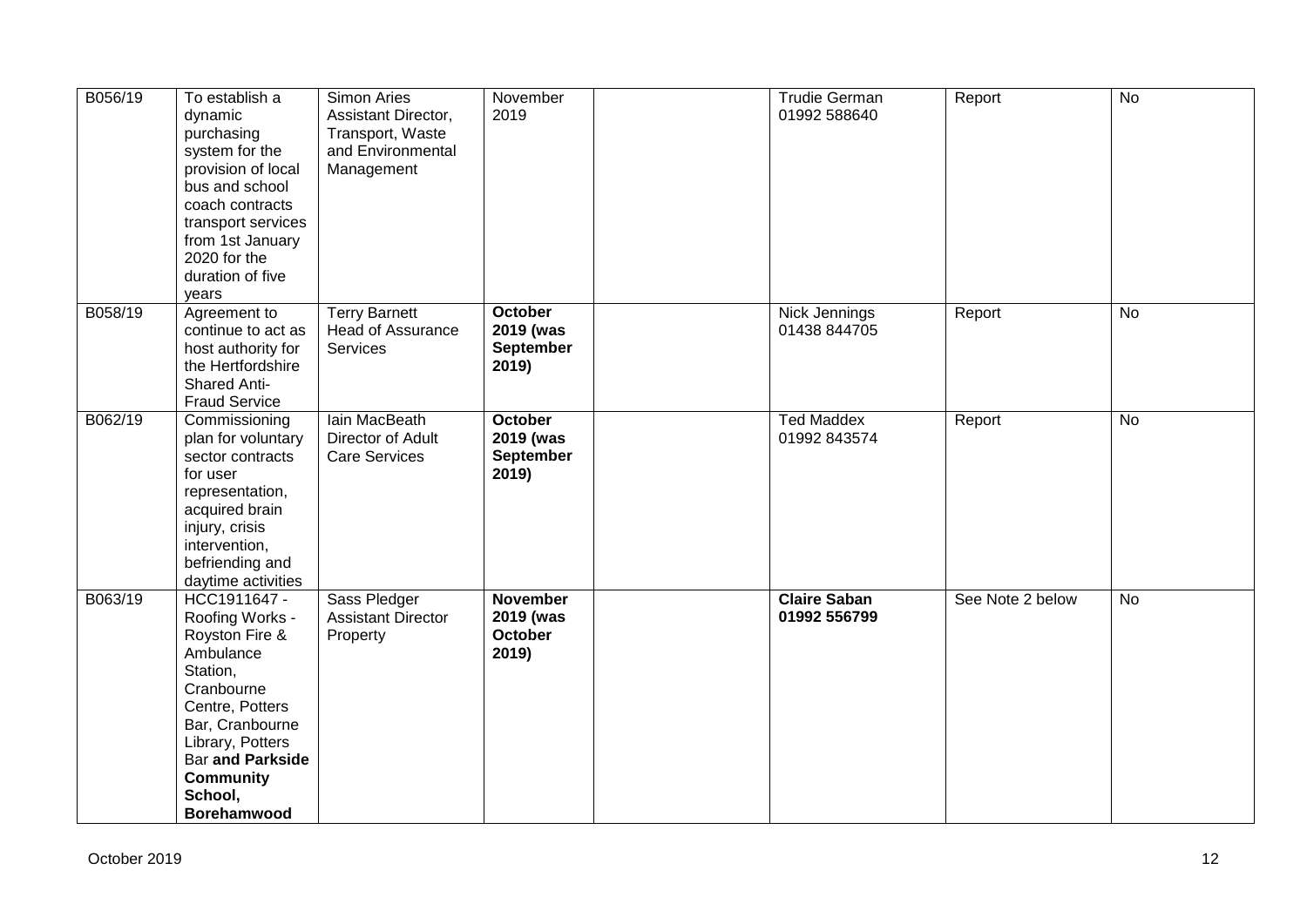| B065/19 | Award of<br>Flexicare scheme<br>Mary Barfield to<br>Herts at Home<br>starting on 1 April<br>2020                                                   | lain MacBeath<br>Director of Adult<br><b>Care Services</b>                | <b>October</b><br>2019 (was<br><b>September</b><br>2019 | Daisy Sanghera<br>01438 843391        | See Note 2 below | <b>No</b>      |
|---------|----------------------------------------------------------------------------------------------------------------------------------------------------|---------------------------------------------------------------------------|---------------------------------------------------------|---------------------------------------|------------------|----------------|
| B066/19 | Grounds<br>Maintenance<br>tender for various<br>schools in Potters<br>Bar,<br>Borehamwood,<br>Radlett, Bushey<br>and Watford:<br>Award of contract | Glenn Facey<br><b>Head of Herts</b><br>FullStop                           | October<br>2019                                         | Paul Bishop<br>01707 292384           | See Note 2 below | No             |
| B067/19 | Open market<br>sale: 74 Station<br>Road and Land<br>adjoining, Steeple<br>Morden                                                                   | Sass Pledger<br><b>Assistant Director</b><br>Property                     | October<br>2019                                         | <b>Andrew Edwards</b><br>01992 556007 | Report           | <b>No</b>      |
| B069/19 | Commissioning a<br>County-wide<br>digitally enabled<br>assistive<br>technology<br>service.                                                         | lain MacBeath<br>Director of Adult<br><b>Care Services</b>                | October<br>2019                                         | <b>Helen Maneuf</b><br>01438 845502   | Report           | <b>No</b>      |
| B070/19 | Direction of<br><b>Future Workforce</b><br>Project                                                                                                 | Scott Crudgington<br>Director of<br>Resources                             | November<br>2019                                        | Sally Hopper<br>01992 555723          | See Note 4 below | <b>No</b>      |
| B071/19 | Award of contract<br>for the provision<br>of a two bed local<br>specialist<br>residential<br>children's home                                       | Marion Ingram<br><b>Operations Director</b><br><b>Specialist Services</b> | November<br>2019                                        | Lynn Knowles<br>07740 918847          | See Note 2 below | <b>No</b>      |
| B072/19 | Award of contract<br>for community<br>meals service                                                                                                | Chris Badger<br><b>Operations Director</b><br><b>Adult Care Services</b>  | November<br>2019                                        | <b>Ted Maddex</b><br>01992 843574     | See Note 2 below | $\overline{N}$ |
| B073/19 | Award of contract<br>for carers breaks                                                                                                             | Chris Badger<br><b>Operations Director</b><br><b>Adult Care Services</b>  | November<br>2019                                        | <b>Ted Maddex</b><br>01992 843574     | See Note 2 below | $\overline{N}$ |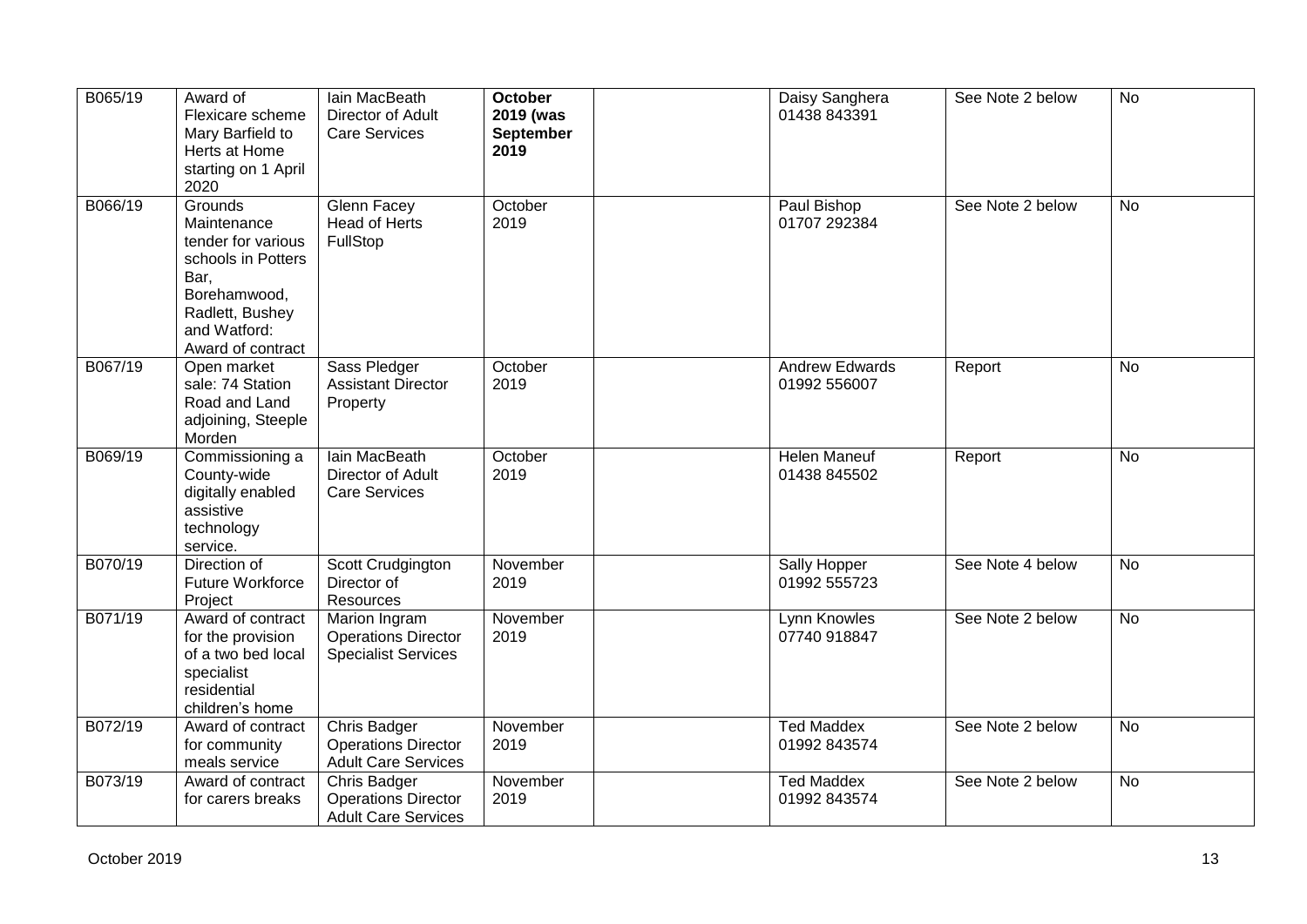| B074/19 | Provision of<br>Reablement and<br>support at Home<br>- Strategic Lead<br>Provider Services:<br>Award of<br>contracts                                                                                                                                           | Iain MacBeath<br>Director of Adult<br><b>Care Services</b> | November<br>2019                                         | Daisy Sanghera<br>01438 843391      | See Note 2 below | <b>No</b>      |
|---------|----------------------------------------------------------------------------------------------------------------------------------------------------------------------------------------------------------------------------------------------------------------|------------------------------------------------------------|----------------------------------------------------------|-------------------------------------|------------------|----------------|
| B075/19 | Retender Mobile<br>Phone and<br>associated<br>technologies and<br>services contract                                                                                                                                                                            | Scott Crudgington<br>Director of<br>Resources              | December<br>2019                                         | Dave Mansfield<br>01992 555331      | See Note 2 below | <b>No</b>      |
| B076/19 | Award of contract<br>for the care<br>operator of<br><b>Wormley Care</b><br>Home                                                                                                                                                                                | lain MacBeath<br>Director of Adult<br><b>Care Services</b> | <b>October</b><br>2019 (was<br><b>September</b><br>2019) | <b>Helen Maneuf</b><br>01438 845502 | See Note 2 below | <b>No</b>      |
| B077/19 | Agreement of<br>Terms of Loans to<br><b>Herts Living</b><br>Limited in relation<br>to projects with<br>the Joint Venture<br>(Chalkdene)                                                                                                                        | Scott Crudgington<br>Director of<br><b>Resources</b>       | <b>October</b><br>2019 (was<br>September<br>2019         | Ben Jay<br>01992 556257             | See Note 2 below | <b>No</b>      |
| B078/19 | Commissioning<br>plan for support to<br>flexicare schemes                                                                                                                                                                                                      | lain MacBeath<br>Director of Adult<br><b>Care Services</b> | Not before<br>5 <sup>th</sup> October<br>2019            | <b>Ted Maddex</b><br>01992 843574   | Report           | <b>No</b>      |
| B079/19 | Single Tender<br>Action for award<br>of contract for the<br>provision of Child<br>and Adolescent<br><b>Mental Health</b><br>and Challenging<br>Behaviour<br>Service for those<br>with Learning<br>Disabilities and/or<br>Autistic Spectrum<br>Disorder (PALMS) | Jenny Coles Director<br>of Children's<br>Services          | Not before<br>5 <sup>th</sup> October<br>2019            | Deborah Sheppard<br>01438 844686    | See Note 2 below | $\overline{N}$ |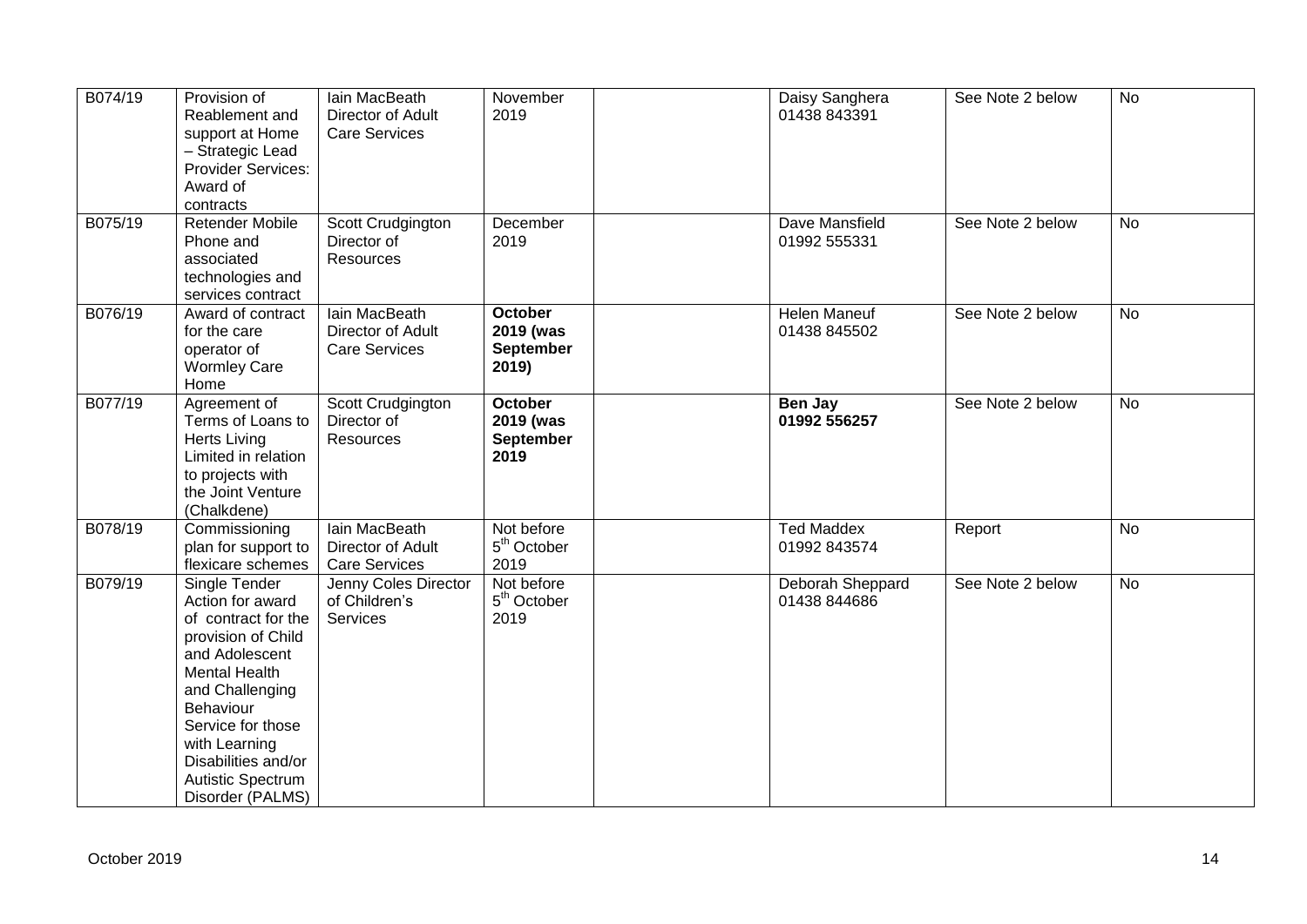| B080/19 | Single Tender<br>action for award<br>of contract to<br>'Step2' for the<br>provision of Early<br><b>Intervention Child</b><br>and Adolescent<br><b>Mental Health</b><br>and Emotional<br><b>Wellbeing Service</b><br>for Children and<br>Young People<br>from birth to 19<br>years | Jenny Coles Director<br>of Children's<br>Services     | Not before<br>5 <sup>th</sup> October<br>2019 | Deborah Sheppard<br>01438 844686       | See Note 2 below | <b>No</b> |
|---------|-----------------------------------------------------------------------------------------------------------------------------------------------------------------------------------------------------------------------------------------------------------------------------------|-------------------------------------------------------|-----------------------------------------------|----------------------------------------|------------------|-----------|
| B082/19 | Award of contract<br>- Internal<br>refurbishment of<br>Metrology Lab -<br>relocated from<br>Apsley                                                                                                                                                                                | Sass Pledger<br><b>Assistant Director</b><br>Property | December<br>2019                              | Jackie Aldridge<br>01992 588138        | See Note 2 below | <b>No</b> |
| B083/19 | To agree<br>allocated<br>Hertfordshire<br><b>County Council</b><br>Capital Fund for<br>the refurbishment<br>of Hatfield Library<br>building to a<br>Sexual Health<br>Centre of<br>Excellence                                                                                      | <b>Jim McManus</b><br>Director of Public<br>Health    | Not before<br>5th October<br>2019             | Jane Banbury<br>01438 843879           | Report           | <b>No</b> |
| B084/19 | Award of contract<br>for the provision<br>of the Council's<br>banking services                                                                                                                                                                                                    | Scott Crudgington<br>Director of<br>Resources         | Not before<br>11th October<br>2019            | <b>Matthew Nendick</b><br>01992 555683 | Report           | <b>No</b> |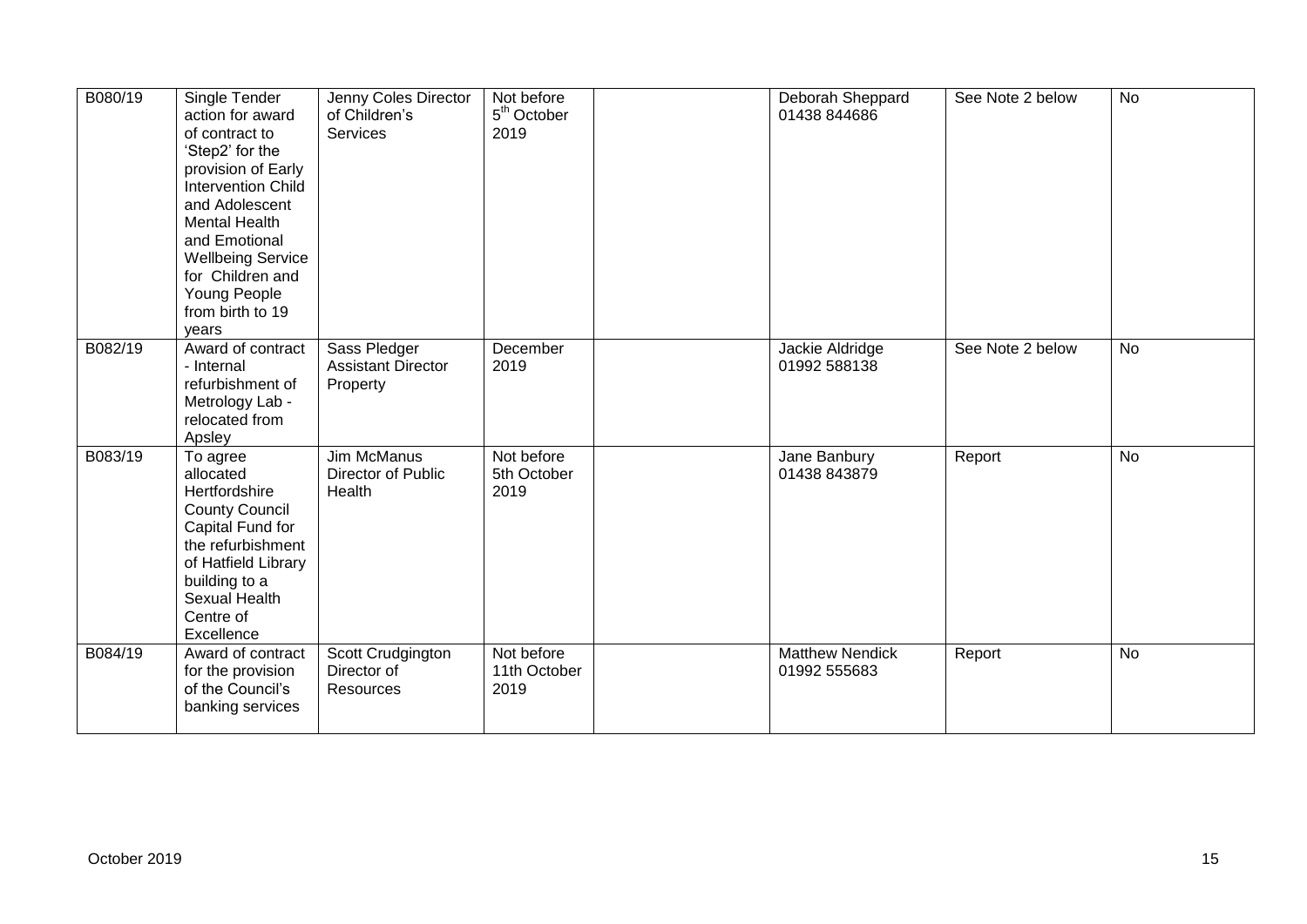| B085/19 | Whether to initiate<br>consultation on<br>expanding the<br>following special<br>schools:<br>Greenside,<br>Stevenage, by 16<br>places; special<br>school, at<br>Lakeside, Welwyn<br>Garden City, by 8<br>places; and<br>Woodfield, Hemel<br>Hempstead, by<br>32 places | Pauline Davis<br><b>Head of School</b><br>Planning                       | Not before<br>31 <sup>st</sup> October<br>2019 | Samantha Young<br>01992 555754       | Report           | <b>No</b> |
|---------|-----------------------------------------------------------------------------------------------------------------------------------------------------------------------------------------------------------------------------------------------------------------------|--------------------------------------------------------------------------|------------------------------------------------|--------------------------------------|------------------|-----------|
| B086/19 | Approval to the<br>terms for a lease<br>of land at<br>Northgate<br><b>Centre, Bishops</b><br><b>Stortford</b>                                                                                                                                                         | <b>Scott Crudgington</b><br>Director of<br><b>Resources</b>              | <b>November</b><br>2019                        | <b>Emily White</b><br>01992 588159   | <b>Report</b>    | <b>No</b> |
| B087/19 | <b>Provision of</b><br><b>Extra Care</b><br>Services-<br><b>Award of</b><br>contracts                                                                                                                                                                                 | <b>lain MacBeath</b><br><b>Director of Adult</b><br><b>Care Services</b> | <b>December</b><br>2019                        | Daisy Sanghera<br>01438 843391       | See Note 2 below | <b>No</b> |
| B088/19 | The Supply of<br><b>Disposable</b><br>Gloves &<br><b>Personal</b><br><b>Protective</b><br><b>Equipment</b><br>(PPE), First Aid<br>and Adult Care<br>Consumables.                                                                                                      | <b>Glenn Facey</b><br><b>Head of Herts</b><br><b>FullStop</b>            | January<br>2020                                | <b>Sarah Church</b><br>01707 292557  | See Note 2 below | <b>No</b> |
| B089/19 | The Supply of<br><b>Office books and</b><br>Pads                                                                                                                                                                                                                      | <b>Glenn Facey</b><br><b>Head of Herts</b><br><b>FullStop</b>            | January<br>2020                                | <b>Louise Bagley</b><br>01707 292431 | See Note 2 below | <b>No</b> |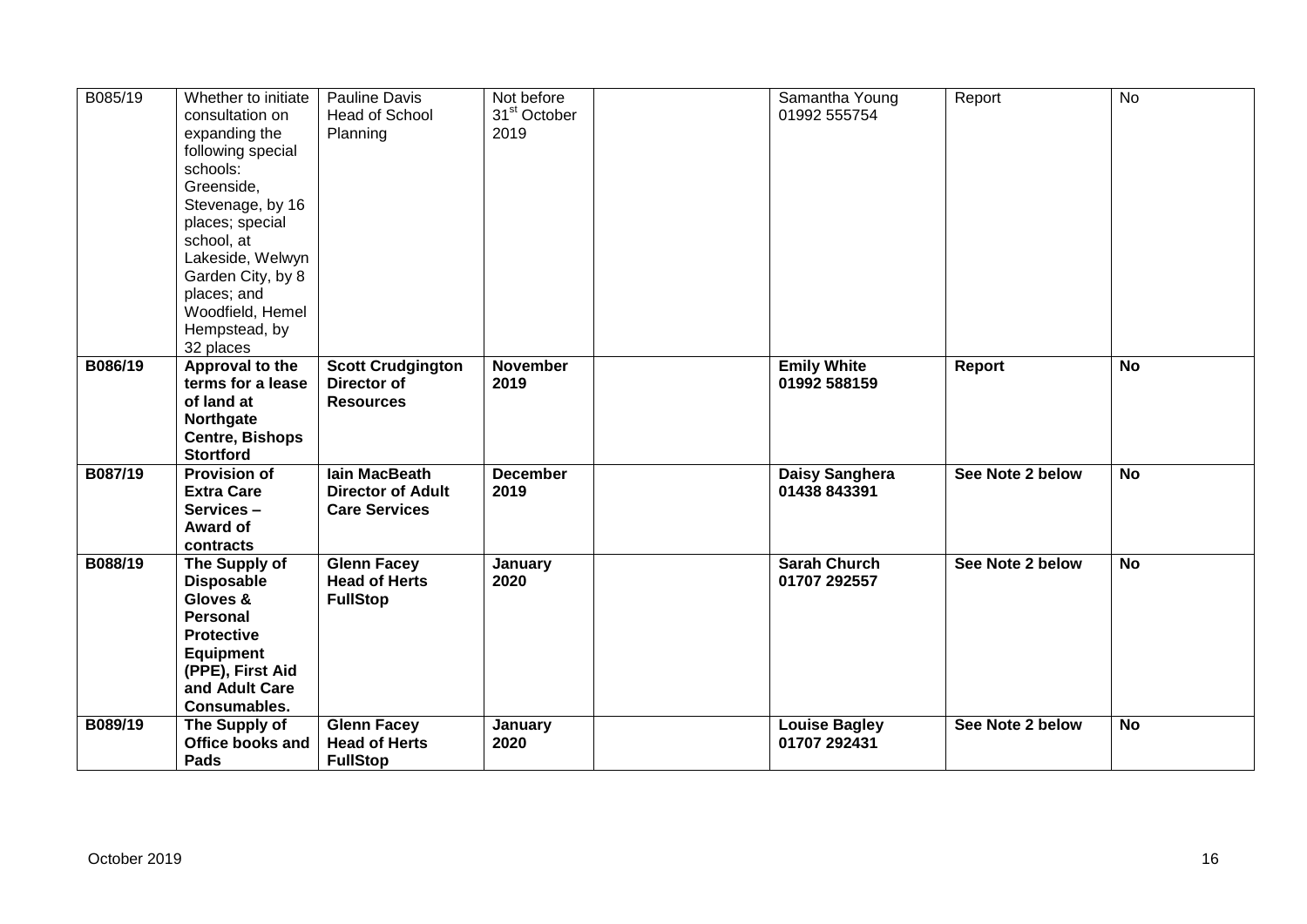| B090/19 | (HCC1911637)<br><b>Procurement</b><br>and award of the<br>Transport,<br><b>Infrastructure</b><br>and Planning<br><b>Framework</b>                                                                         | <b>Mark Kemp</b><br><b>Director</b><br><b>Environment &amp;</b><br><b>Infrastructure</b> | January<br>2020         | <b>Rupert Thacker</b><br>01992 658176  | See Note 2 below | <b>No</b> |
|---------|-----------------------------------------------------------------------------------------------------------------------------------------------------------------------------------------------------------|------------------------------------------------------------------------------------------|-------------------------|----------------------------------------|------------------|-----------|
| B091/19 | <b>Changes to Dial-</b><br>a-Ride charges<br>& access for<br>passengers of<br>voluntary day<br>services                                                                                                   | lain MacBeath<br><b>Director of Adult</b><br><b>Care Services</b>                        | <b>November</b><br>2019 | <b>Mark Harvey</b><br>01438 844353     | Report           | <b>No</b> |
| B092/19 | HCC1911768<br><b>Bishops</b><br><b>Stortford South</b><br>- New 6 Form<br><b>Entry Secondary</b><br><b>School</b>                                                                                         | <b>Sass Pledger</b><br><b>Assistant Director</b><br><b>Property</b>                      | February<br>2020        | <b>Jackie Aldridge</b><br>01992 588138 | See Note 2 below | <b>No</b> |
| B093/19 | <b>Procurement</b><br>and award of<br>contract to<br>extend superfast<br>fibre broadband<br>to the last % of<br>rural business<br>areas in<br>Hertfordshire in<br>line with DEFRA<br>funding<br>provision | <b>Scott Crudgington</b><br>Director of<br><b>Resources</b>                              | <b>October</b><br>2019  | <b>Anna Morrison</b><br>01992 588397   | See Note 2 below | <b>No</b> |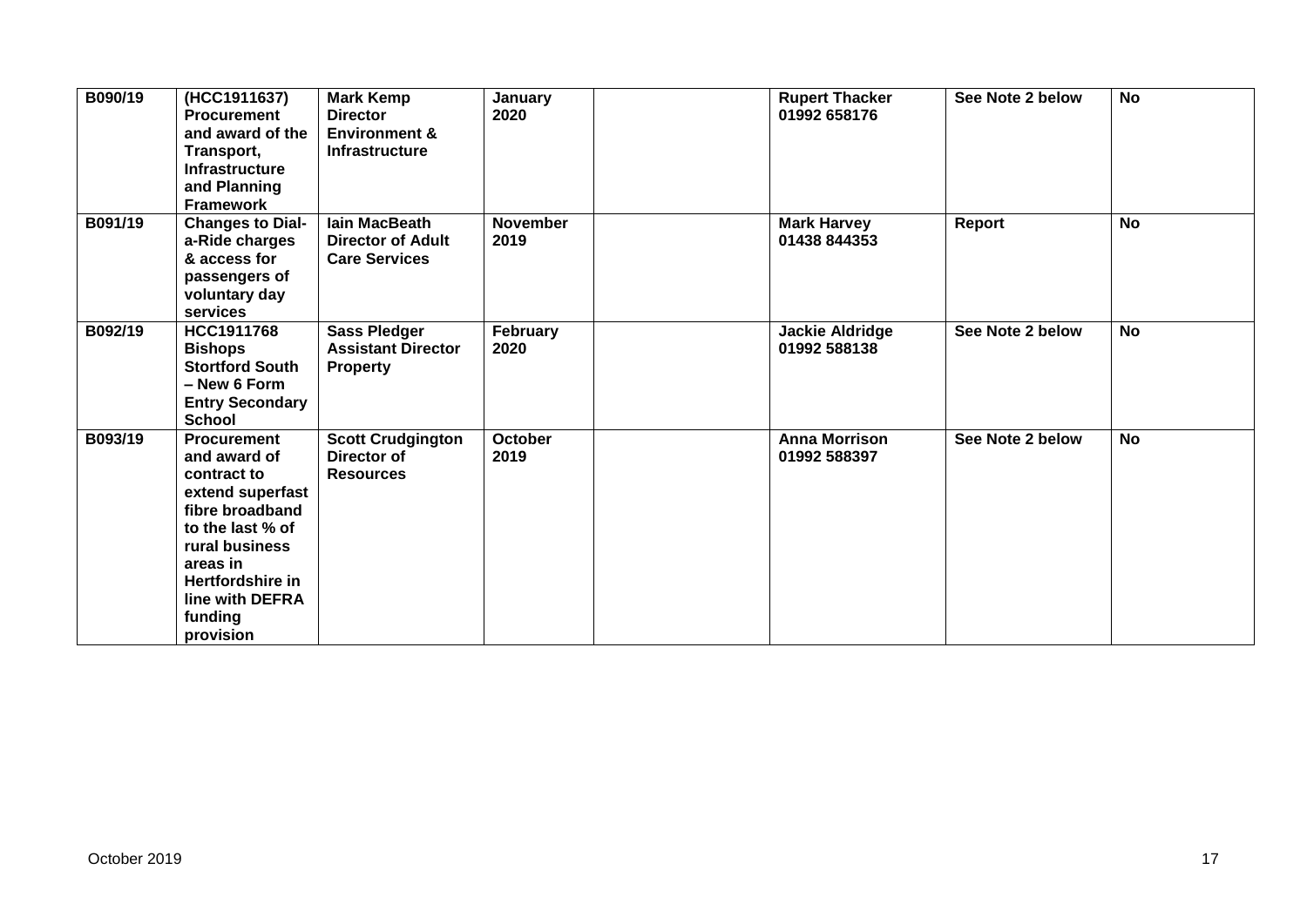#### **Notes:**

- 1. CBC contract = on behalf of 17 local authority members of the Central Buying Consortium<br>2. Quality and price evaluation derived from tenderers' submissions (which may contain exen
- 2. Quality and price evaluation derived from tenderers' submissions *(which may contain exempt information and if so will not be available for public inspection)*
- 3. Collaborative contract with one or more authorities (not a CBC contract)<br>4. Part II (due to 'Information relating to the financial or business affairs of a
- Part II (due to 'Information relating to the financial or business affairs of any particular person (including the Council')".

If you have any general enquiries about this Forward Plan - contact Deborah Jeffery, Assistant Manager, Democratic Services, 01992 555563 Email: [deborah.jeffery@hertfordshire.gov.uk](mailto:deborah.jeffery@hertfordshire.gov.uk) 

#### **QUENTIN BAKER, CHIEF LEGAL OFFICER**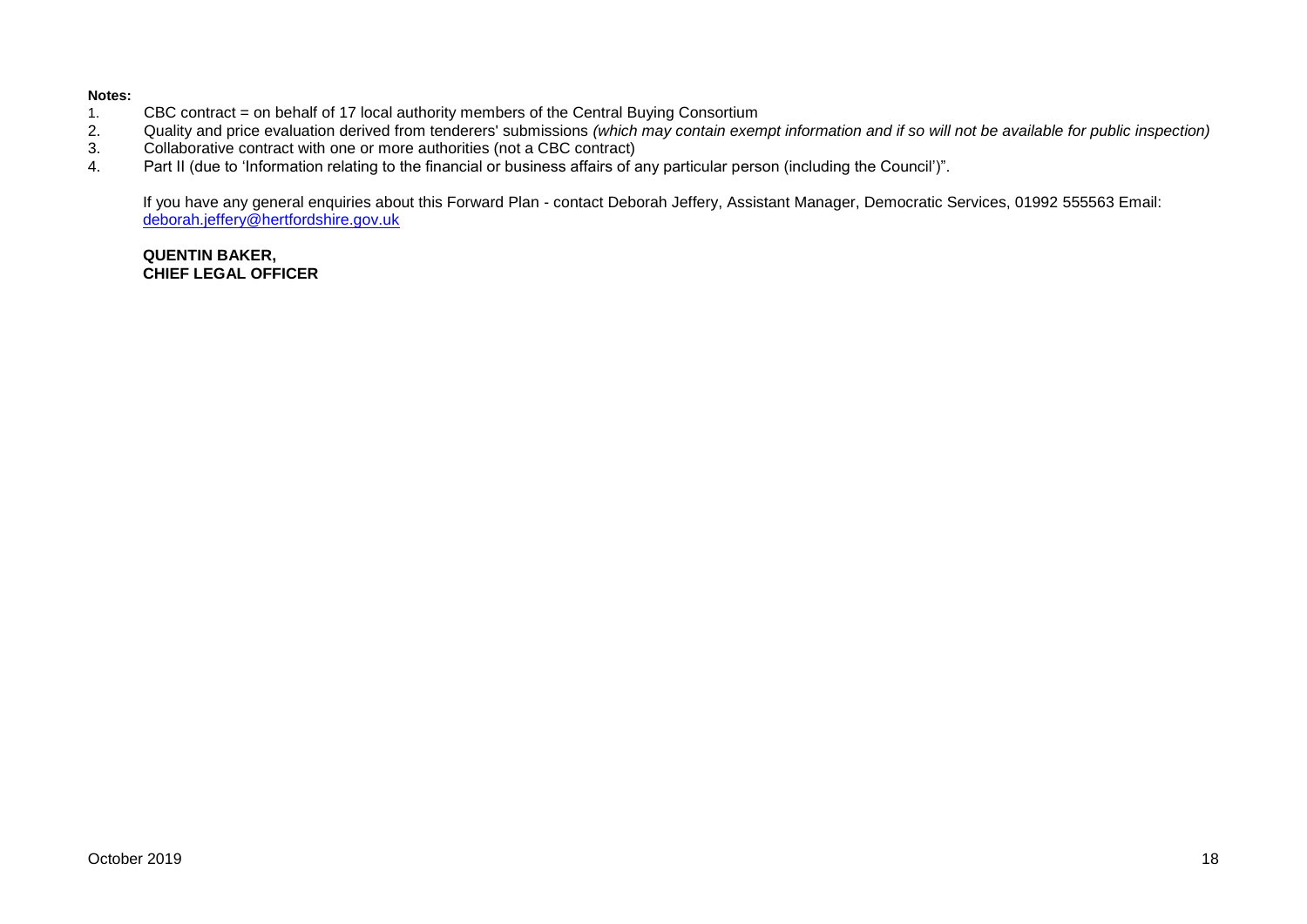

## **HERTFORDSHIRE COUNTY COUNCIL**

**FORWARD PLAN Notice of (a) key and other decisions likely to be made on behalf of the County Council by Cabinet, (b) key decisions likely to be made on behalf of the County Council by Officers and (c) decisions on Traffic Regulation Orders likely to be made by Officers on behalf of the County Council in the period 1 November 2019 – 29 February 2020**

# **Published: 3 rd October 2019**

[Note: Key decisions and other decisions due to be reached in October 2019 but not yet made remain listed (notice of these items was given in the Forward Plan issued on 4 September 2019)]

# **TRAFFIC REGULATION ORDERS**

## **EAST HERTS & LEA VALLEY**

#### **Broxbourne**

| Location                                        | <b>Proposed Restriction</b> |
|-------------------------------------------------|-----------------------------|
| Andrews Lane, Cheshunt                          | 30mph Speed Limit           |
| Bryanstone Road, Waltham Cross                  | <b>Waiting Restrictions</b> |
| Taverners Way, Hoddesdon                        | <b>Waiting Restrictions</b> |
| Hillside Crescent, Cheshunt                     | <b>Waiting Restrictions</b> |
| Blindman's Lane / Clarendon Road, Cheshunt      | <b>Waiting Restrictions</b> |
| Southmead Crescent / Marshcroft Drive, Cheshunt | <b>Waiting Restrictions</b> |
| Old Highway, Hoddesdon                          | <b>Waiting Restrictions</b> |
| Bury Green Road / Tudor Avenue, Cheshunt        | <b>Waiting Restrictions</b> |
| Northfield/Southfield Roads, Waltham Cross      | <b>Waiting Restrictions</b> |

#### **East Herts**

| <b>Proposed Restriction</b>                      |
|--------------------------------------------------|
| <b>Waiting Restrictions</b>                      |
| 7.5 Tonne Weight Limit                           |
| Experimental Pedestrian Zone                     |
| One Way, Prescribed Routes, Prohibition of Turns |
| <b>Waiting Restrictions</b>                      |
| <b>Waiting Restrictions</b>                      |
| Waiting Restrictions, Road Humps                 |
| <b>Waiting Restriction</b>                       |
| 40mph Speed Limit                                |
| <b>Waiting Restrictions</b>                      |
| <b>Waiting Restrictions</b>                      |
| <b>Waiting Restrictions</b>                      |
| 20mph Speed Limit                                |
| Road Humps                                       |
| 30mph Speed Limit                                |
| <b>Waiting Restrictions</b>                      |
|                                                  |

October 2019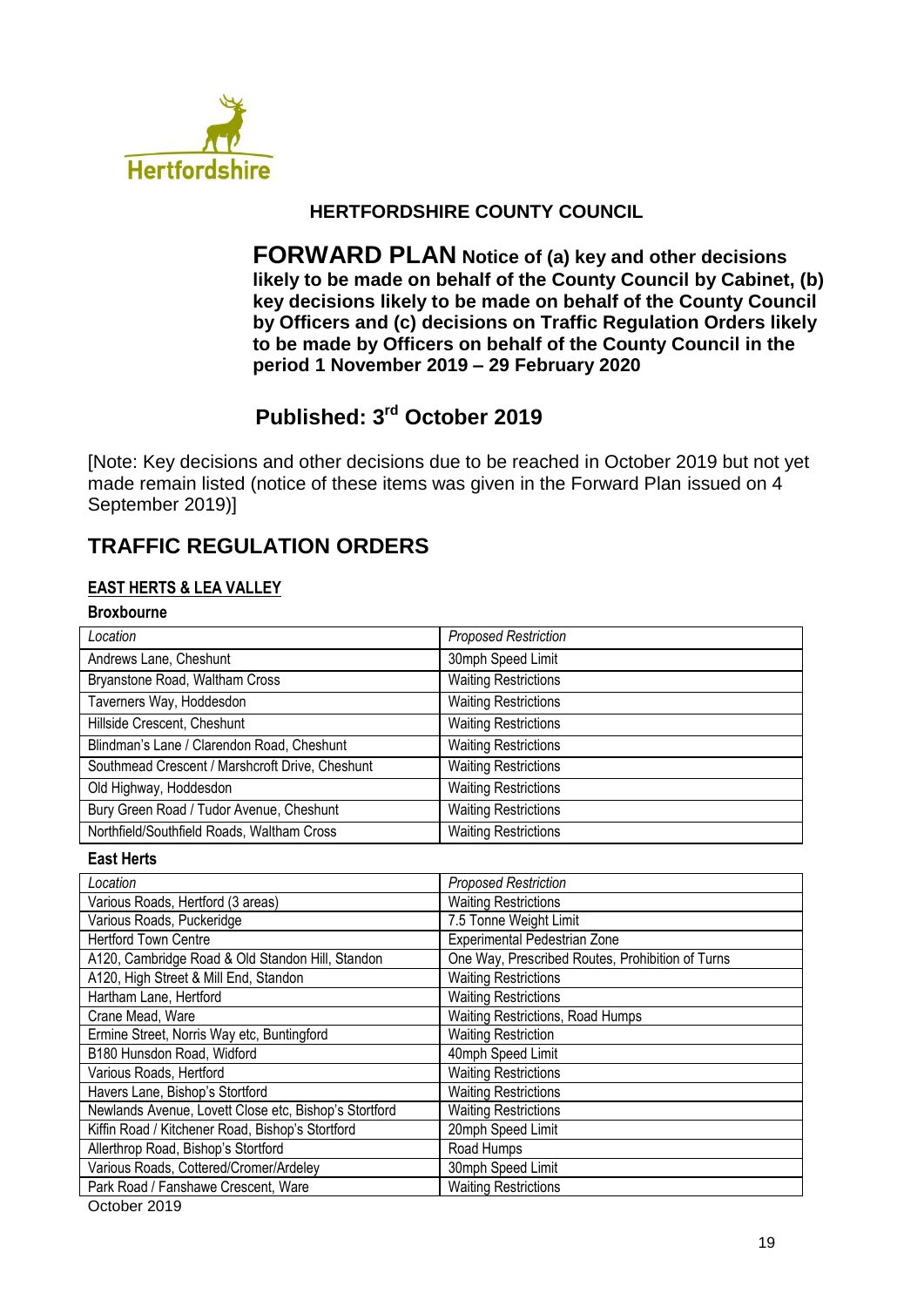| Dimsdale Crescent / The Wraglings, Bishop's Stortford | <b>Waiting Restrictions</b> |
|-------------------------------------------------------|-----------------------------|
| Hallingbury Road, Bishop's Stortford                  | <b>Waiting Restrictions</b> |
| Wentworth Drive/Sunningdale, Bishop's Stortford       | <b>Waiting Restrictions</b> |
| South Road/Saffron Meadow, Standon                    | <b>Waiting Restrictions</b> |
| Various Roads, Ware                                   | <b>Waiting Restrictions</b> |

## **MID HERTS**

### **Dacorum**

| Location                                             | <b>Proposed Restriction</b>              |
|------------------------------------------------------|------------------------------------------|
| Tringford Road, Tring                                | 30mph Speed Limit, Waiting Restrictions  |
| Sunnyhill Road/Melsted Road, Hemel Hempstead         | <b>Waiting Restrictions</b>              |
| Bridgewater Road, Berkhamsted                        | <b>Waiting Restrictions</b>              |
| Various Roads, Berkhamsted (2)                       | <b>Waiting Restrictions</b>              |
| Various Roads, Hemel Hempstead                       | <b>Experimental Waiting Restrictions</b> |
| A4147 Maylands Avenue, Hemel Hempstead               | <b>Revocation Waiting Restrictions</b>   |
| A4251 London Road / Magenta Court, Hemel Hempstead   | <b>Waiting Restrictions</b>              |
| Buncefield Lane / Wood Lane End etc, Hemel Hempstead | Waiting Restrictions, Weight Limit       |
| Jocketts Road / Northridge Way etc, Hemel Hempstead  | <b>Waiting Restrictions</b>              |
| Long Chaulden / Cuttsfield Terrace, Hemel Hempstead  | <b>Waiting Restrictions</b>              |
| Sunnyhill Road, Glenview Road etc, Hemel Hempstead   | <b>Waiting Restrictions</b>              |
| Hunters Oak, The Melings etc, Hemel Hempstead        | <b>Waiting Restrictions</b>              |
| Buncefield Lane, Hemel Hempstead                     | Waiting Restrictions & Revocation        |
| Durrants Hill Road, Hemel Hempstead                  | <b>Waiting Restrictions</b>              |
| Cotesmore Road/Damask & Shepherds Green, Hemel       | <b>Waiting Restrictions</b>              |
| Hempstead                                            |                                          |

### **St. Albans**

| Location                    | <b>Proposed Restriction</b>                               |
|-----------------------------|-----------------------------------------------------------|
| Sandpit Lane, St Albans     | 30mph Speed Limit                                         |
| Langley Grove, Sandridge    | <b>Waiting Restriction</b>                                |
| Waverley Road, St Albans    | <b>Waiting Restrictions</b>                               |
| Harpenden Lane, Redbourn    | <b>Waiting Restrictions</b>                               |
| Beech Road, St Albans       | <b>Waiting Restrictions</b>                               |
| Lower Luton Road, Harpenden | Waiting Restrictions, 20-30-40 mph Speed Limits, One Way, |
|                             | Road Humps                                                |

# **Welwyn Hatfield**

| Location                              | <b>Proposed Restriction</b>                                |
|---------------------------------------|------------------------------------------------------------|
| Welwyn Garden City Town Centre        | Restricted Zone, Pedestrian Zone, 20mph Speed Limit, Cycle |
|                                       | Lane, One Way Traffic, Parking Places, Road Humps          |
| Fretherne Road, Welwyn Garden City    | Prohibition of Motor Vehicles                              |
| Bridgefields, Welwyn Garden City      | <b>Waiting Restrictions</b>                                |
| Mimram Road, Welwyn                   | <b>Waiting Restrictions</b>                                |
| Harmer Green Lane, Digswell           | <b>Waiting Restrictions</b>                                |
| Bishop's Rise/Garden Avenue, Hatfield | <b>Waiting Restrictions</b>                                |
| Oldings Corner, Hatfield              | Waiting Restrictions, Pedestrian Crossing                  |
| Chipmunk Chase, Hatfield              | <b>Waiting Restrictions</b>                                |
| Various Roads, Welham Green           | 20mph Speed Limit                                          |
| Various Roads, Hatfield               | 20mph Speed Limit                                          |
| Various Roads, Hatfield               | <b>Waiting Restrictions</b>                                |

## **NORTH HERTS**

## **North Herts**

| Location                       | <b>Proposed Restriction</b> |
|--------------------------------|-----------------------------|
| Park Lane/Gun Lane, Knebworth  | <b>Waiting Restrictions</b> |
| Periwinkle Lane, Hitchin       | 20mph Speed Limit extension |
| Pixmore Avenue, Letchworth     | <b>Waiting Restrictions</b> |
| High Street/Mill Lane, Ashwell | Parking Place               |
| Various Roads, Hitchin         | <b>Waiting Restrictions</b> |